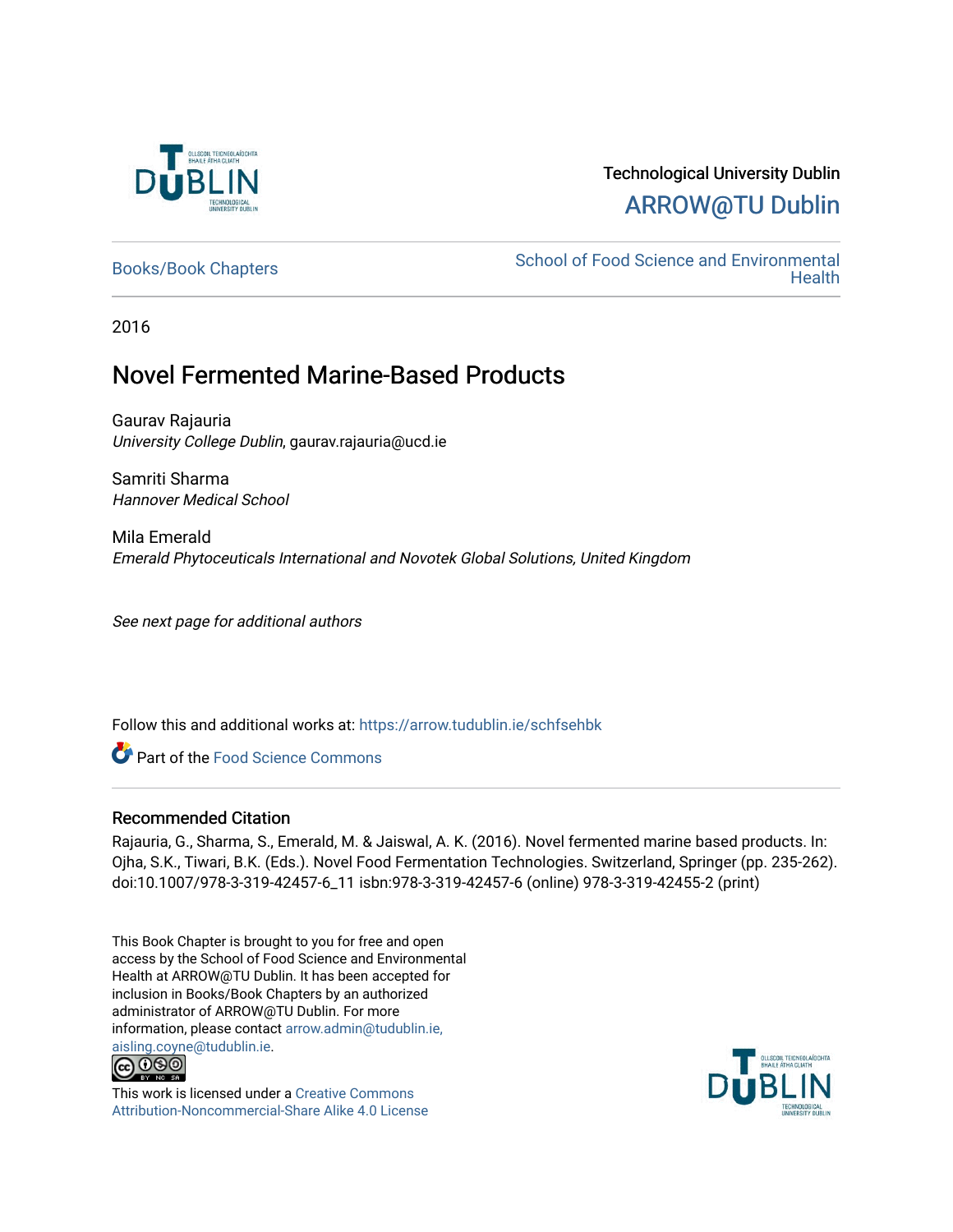# Authors

Gaurav Rajauria, Samriti Sharma, Mila Emerald, and Amit Jaiswal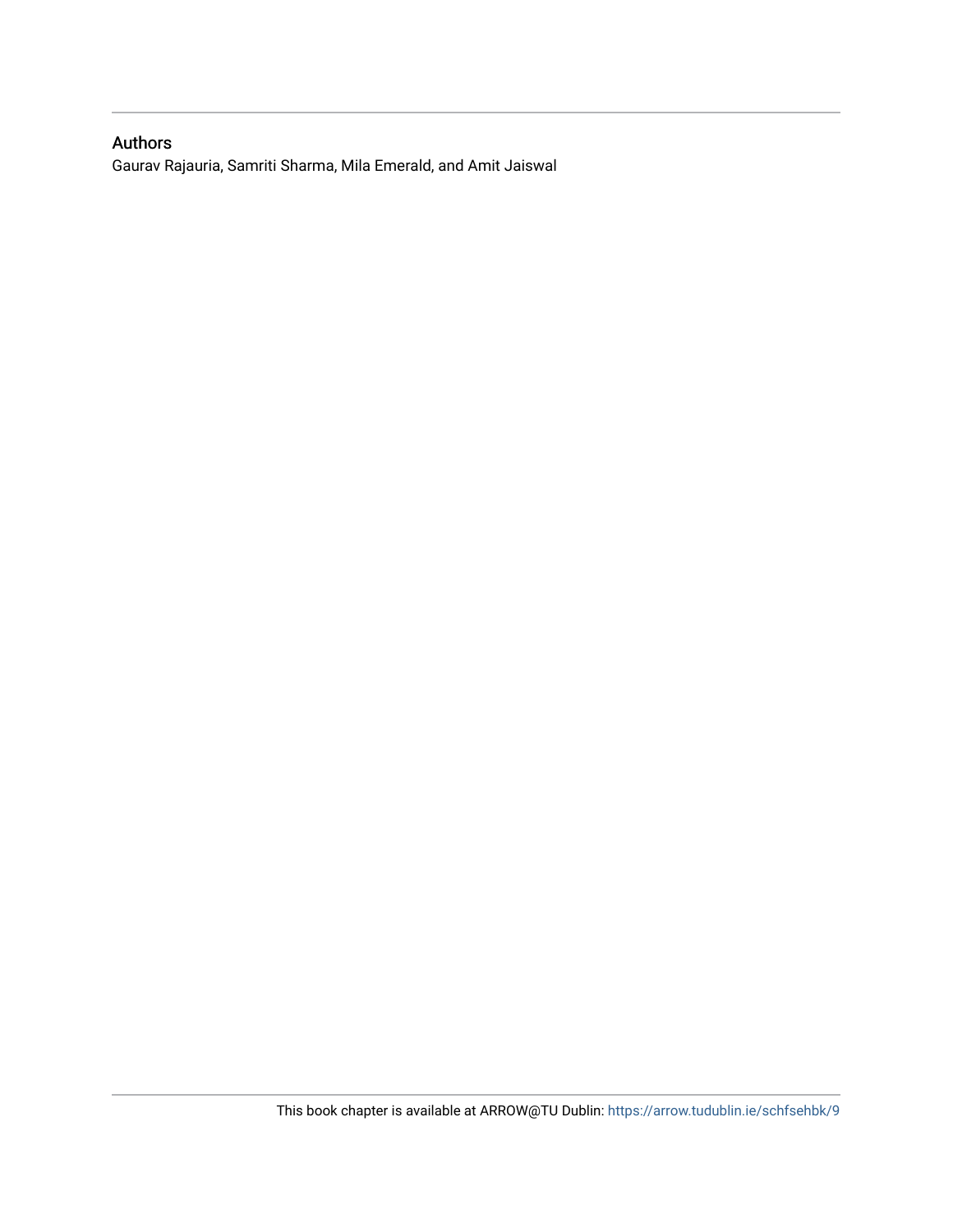# **Chapter 11 Novel Fermented Marine-Based Products**

Gaurav Rajauria, Samriti Sharma, Mila Emerald, and Amit K. Jaiswal

### **11.1 Introduction**

 Fermented food is currently experienced by every cultural society in the world according to the availability of the food substrate and their food consumption patterns. In many cases, such products play an important role in ethnic identity and culinary enjoyment. For instance, Europe produces the largest quantity of fermented dairy products while Africa is the largest producer of fermented starch crops and legumes based food products. Similarly, the fermented fish products are very common in south and south-east Asia whereas North America is presumably the biggest producer of fermented beverages and meat products (Khem, 2009). Over the centuries, fermentation techniques and procedure have evolved, refined and extended which helped some fermented products such as bread, cheese, butter and yoghurt to be produced all over the world.

Although, Asians were the pioneers in the development of fish-based fermentation food but marine organisms such as fish and shrimps have always been staple food for people in the coastal countries throughout the world. Because fishing is seasonal, there was a need to store and preserve fish through the winter months. Traditionally, drying and salting were the most prevalent preservation techniques

S. Sharma

#### M. Emerald

A.K. Jaiswal

G.Rajauria $(\boxtimes)$ 

School of Agriculture and Food Science, University College Dublin, Lyons Research Farm, Celbridge, Co. Kildare, Ireland e-mail: gaurav.rajauria@ucd.ie

Institute of Medical Microbiology, Hannover Medical School, Hannover, Germany

Phytoceuticals International and Novotek Global Solutions, London, ON, Canada

School of Food Science and Environmental Health, College of Sciences and Health, Dublin Institute of Technology, Cathal Brugha Street, Dublin 1, Ireland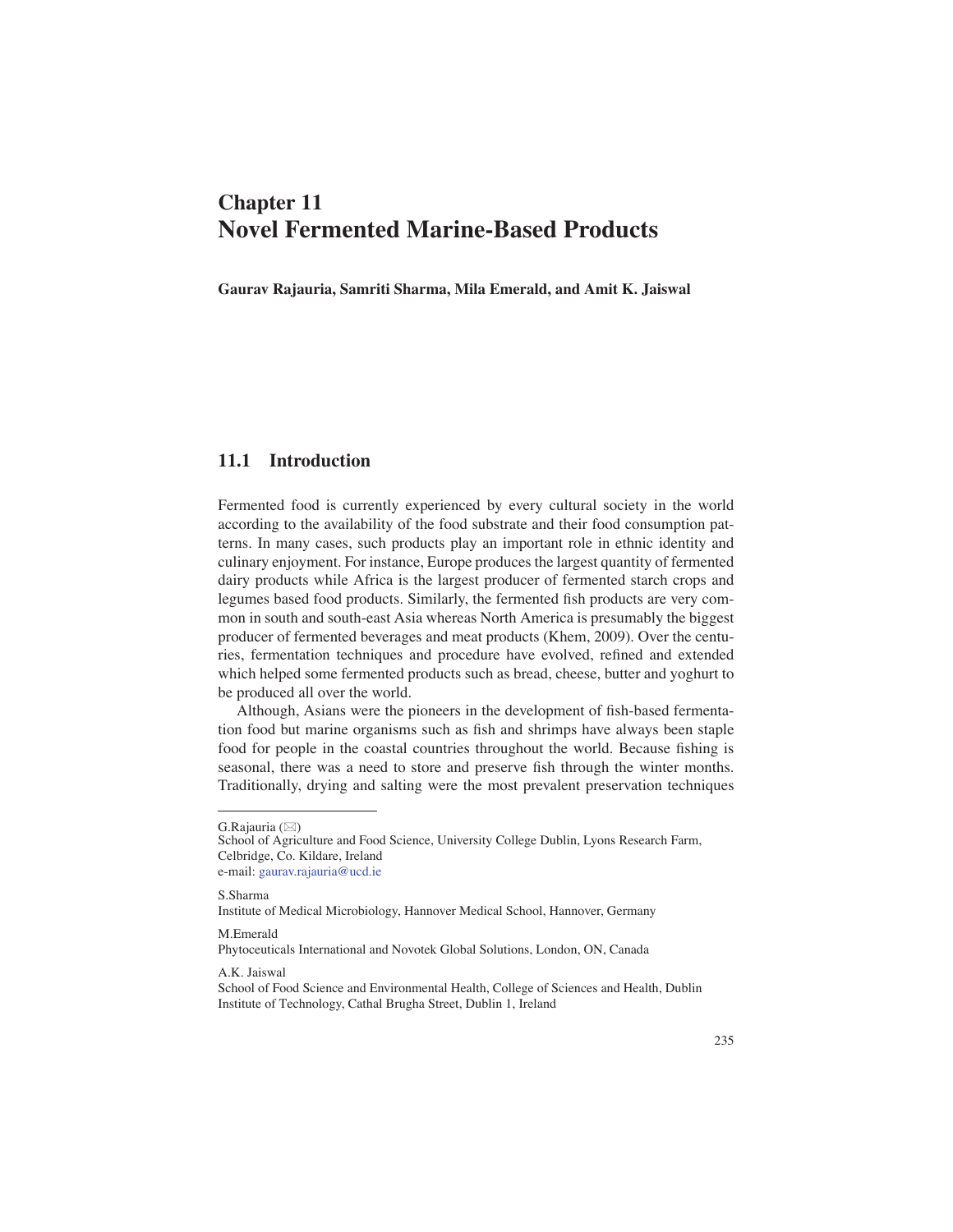that were in place not only to preserve food at home but also to trade food products, especially in the coastal regions (Kurlansky, 2003). However, in the case of fatty fish species (such as salmon, trout, charr and herring), the drying approach was not very effective tool for their preservations (Hagen  $& Vestad, 2012$ ). In addition, the traditional preservation techniques weren't adding any nutritional value to the finished products which triggered the desire of exploring fermentation as an alternate tool for not only preservation but also for enhancing the nutritional value and flavours. Though, fermentation has always been an important part of human lives; it was not clearly understood of what actually happens during fermentation until the work of Pasteur in the latter part of the nineteenth century. Fermentation is the process by which a food can be spoiled or can be made by fermented microbes. Over the centuries, fermentation techniques have been refined and diversified for wine making, brewing, baking, preservation and dairy and non-dairy based product formation. ( http://www.accessexcellence.org). However, probably the discovery of fermentation was a 'serendipity' phenomenon when friendly food microorganisms utilized the incorporated salt, and made food products more flavorous and nutritious.

Nowadays, consumer interest in fermented foods and the demand for naturally healthy and culturally embedded foods prepared with artisan technique is growing constantly. This consumer-driven trend explain the growing desire for exploring more marine-based fermented foods such as fish sauce and shrimp paste. The umami flavour, also known as the fifth taste, of these fermented products is seen as the key driver which is carving its route towards restaurants and consumer homes ( http:// www.prnewswire.com). Sushi and Sashimi are examples of ancient fermented Japanese fish foods that are prepared on the basis of ancient preservation methods which were the origin of such fermentation process (Skåra, Axelsson, Stefánsson, Ekstrand, & Hagen, 2015). In addition, apart from artisan taste and historically rich fermented foods, consumers are preferring foods that have beneficial components towards health and wellness. As an important aspect of this trend, probiotic fermented food are getting more attention because of their image as a gut health booster. The increased demand of traditional and/or novel value-added fermented marine products has brought new challenges to the market to develop new products to fulfil consumer demand (http://www.prnewswire.com). Therefore, this chapter focuses on various marine (animal/plant)-based fermented products currently consumed by various ethnic group worldwide. It also explores their usage through history along with current research trends and future challenges associated for their commercial production.

### **11.2 History of fermented food**

The relation between fermented food and health dates back from Neolithic Chinese to ancient Roman era and the earliest evidence suggests that fermentation was an integral part of the old civilization. It is anticipated that it was Chinese and Georgian who prepared first fermented alcoholic beverages from fruit, rice and honey,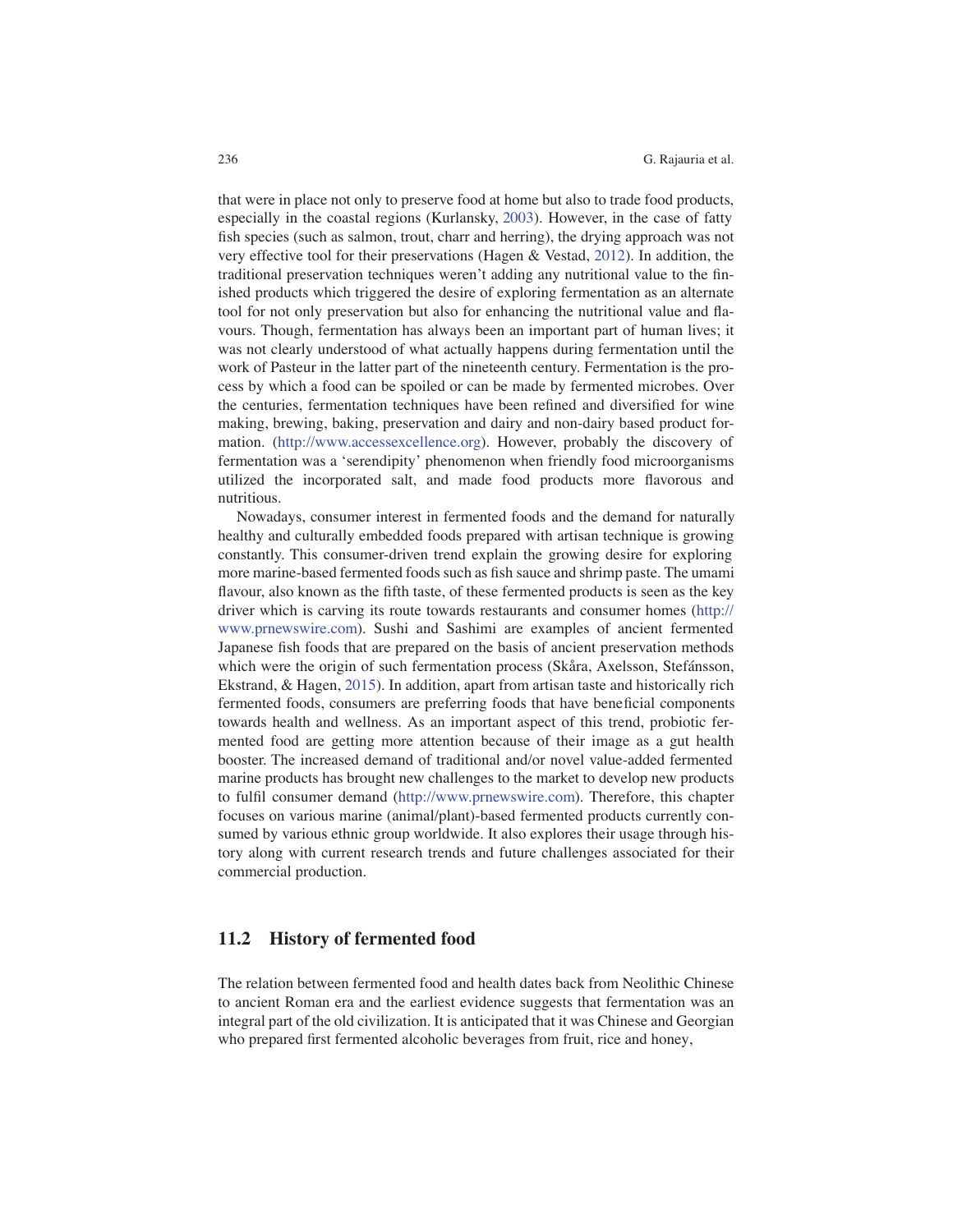#### 11 Novel Fermented Marine-Based Products

dates from 7000–6000 BCE. Evidence also suggests that people were fermenting beverages in Babylon, pre-Columbian Mexico and Sudan circa 3000 BC, 2000BC and 1500BC respectively (Sahrhage, 2008; Ray & Roy, 2014). The production of fermented dairy based products is well written in ancient Sanskrit and Christian scripts, while Romans were first who revealed the recipe of fermented milk preparation at around 1900 BP. In the same century, the preparation of marine based fermented foods (especially fish based) was also well practised in Europe and North Africa, but nowadays Southeast and East Asian countries are the frontrunner for its production (Khem, 2009).

 Undoubtedly, Asian civilizations in particular East Asians have developed a series of fermented food products such as Lao pa daek (fish sauce) by Chinese, Mám (seafood) by Vietnamese, Natto (soybeans) by Japanese and Banchan (vegetables) by Koreans for their everyday cuisine. The other fermented foods like pickles, vinegar, sauerkraut, butter, yogurt, cheeses, and a number of fermented milk and traditional alcoholic beverages products that were developed by Asians, are still popular globally. Furthermore, fermented food such as beer and wine were also used for medicinal purposes and played an extensive role in Asians food system. Though, LAB was quiet prevalent in making traditional fermented food across the world but it was Chinese who took this research further and produced salt-fermented soyfood products such as miso, soy sauce, soy nuggets, tofu, sake, shochu (spirits), and rice vinegar (yonezu) by using fungal enzymes (Ray & Roy, 2014). The wide application of fungus in Eastern fermented foods was because of the climate of this region as fungus (especially molds) can easily grow in humid and long rainy seasons during the warm months. Contrary to East, the application of mold in food fermentation was limited in West due to their strong flavors and aromas; however, some fermented alcoholic beverages were produced by using molds (Ray & Roy, 2014).

 Despite the long history of fermented food preparation and consumption, the people were unaware about the role of microorganisms, microbial enzymes and their interaction during the process of fermentation. The first breakthrough in this area came when German scientist Korschelt unveiled the role of fungus Aspergillus oryzae in the preparation of koji in 1878. The discovery of the role of another fungus Rhizopus oligosporus in fermentation fuelled the research in this area which further triggered the work on bacterial led fermentation.

## **11.3 Role of Microorganisms in Marine Product Fermentation**

Fermented foods are foods modified by microorganisms or enzymes via desirable biochemical changes (Campbell-Platt, 1987). Though the earliest fermentation of food was carried out by resident microorganisms naturally presented on the food however, it is nowadays quite a controlled process wherein a starter culture is used to ensure a standard quality of the fermented products. Traditional fermented product is often possessing distinctive sensory qualities than the controlled process which is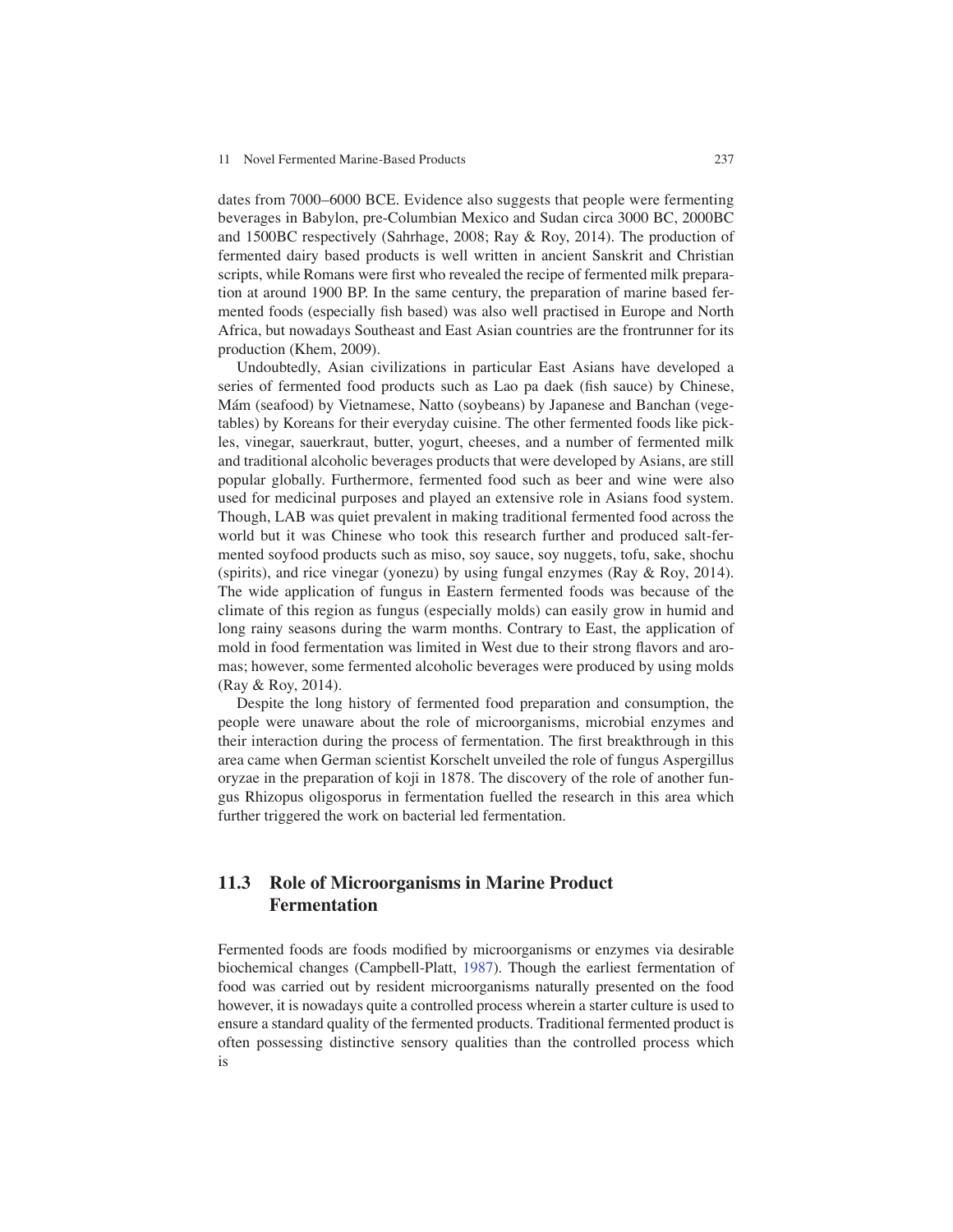believed to be due to the properties of the raw material and the traditional practices employed (Moretti et al., 2004; Ojha, Kerry, Duffy, Beresford, & Tiwari, 2015). However, such artisan fermentation can sometime deteriorate the quality and can compromise with the safety of food products. In addition, natural microflora led fermentation can also affect the uniformity of the products as the composition of socalled house-flora may vary with the manufacturing location and with the origin of raw foods. Therefore, in order to produce a more consistent and stable product with superior sensory quality and organoleptic features, a starter culture was recommended for the controlled fermentation process (Leroy, Verluyten, & De Vuyst, 2006; Ojha et al., 2015). The most auspicious microorganisms for starter culture are those isolated from native microflora of traditional fermented products. Because these microorganisms are well adapted to the selected food environment and offer a strong competition to the harmful undesirable microorganisms. The starter culture contains a mix of various type of microorganism wherein the selection of each microorganism is based on specific and required function as the functional characteristics of different bacterial strain even within the same species are always unique (Soccol et al., 2010; Ojha et al., 2015). Commercially, this careful selection of wild microorganism from traditional food can also enhance the technological innovations for novel fermented products (Leroy et al., 2006; Kołożyn-Krajewska & Dolatowski, 2012. Apart from functional specificity, the selected strain should also contain bacteriocin production capability which is a key characteristic of a microorganism to act as a starter culture. Bacteriocins, cationic peptides with hydrophobic or amphilitic properties, are mainly produced by Lactobacillus acidophilus. They are divided into the following main classes: Lantibiotics which are small peptides, and small head proteins subclasses IIa (pediocin-like bacteriocins) and IIb (two peptite bacteriocins), and helveticin (Dobson, Sanozky-Dawes & Klaenhammer, 2007). Bacteriocins demonstrate significant inhibition of a number of spoilage and food-borne pathogens, including but not limited to Staphylococcus aureus, Enterococcus faecalis, Clostridium botulinum, and Listeria monocytogenes. They have a wide antibacterial spectrum with potential applications in fermented products and foods, such as meat and fish products, fruits and vegetables, cereals and beverages (Gürakan, 2007).

Yeast, mainly Saccharomyces cerevisiae, has a long history to ferment glucose while numerous other fungi or bread moulds are regularly used to produce various value added products like alcohol, enzymes, and sugars after aerobic and anaerobic fermentation. However, of all the genus of bacteria researched, Lactobacillus, staphylococcus and Bifidobacteria have received much attention in food research. According to the Inventory of MFC, 195 species of bacteria and 69 species of yeasts and moulds have been used in the food fermentation. Among them, the bacterial genus Lactobacillus (84 species), Staphylococcus (15 species), Weissella (9 species), Acetobacter (9 species), Gluconacetobacter (9 species) and Bifidobacterium (8 species) whereas fungal genus Candida (10 species) and Penicillium (7 species) provide the largest number of species for various food matrices fermentation (Bourdichon et al., 2012). In marine product fermentation, the most popular and widely used bacterial strains are represented by the genus *Lactobacillus*. They are Gram-positive, rods or coccus- shaped, non-flagellated, non-spore-forming,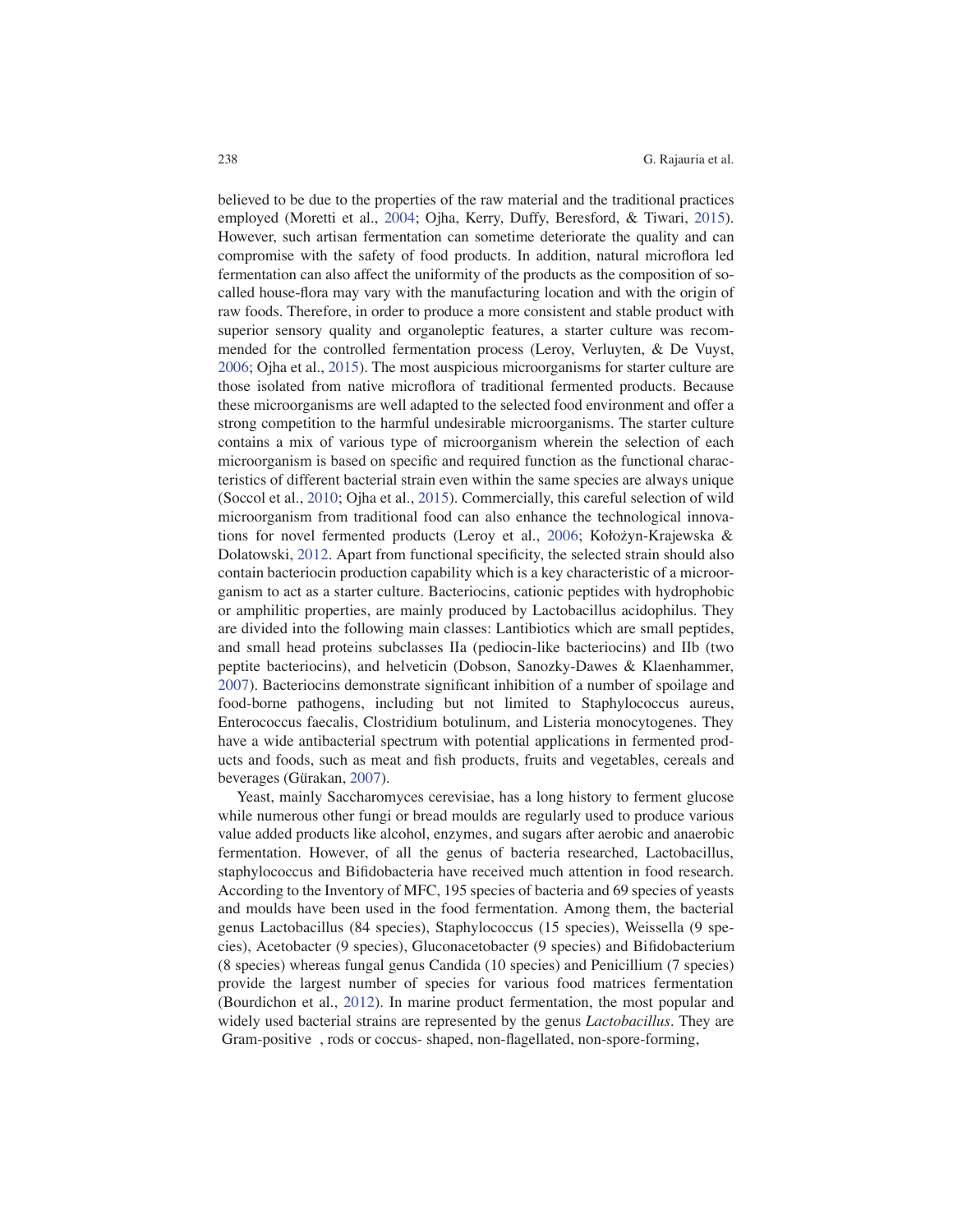aerotolerant or anaerobic bacteria. During fermentation, lactobacilli utilize carbon sources (such as glucose) and convert it into lactic acid, carbon dioxide and ethanol (and/or acetic acid) as by-products (Hammes & Vogel, 1995; Soccol et al., 2010). LAB -led fermentation inhibits the growth of spoilage bacteria and pathogens with the help of lactic acid which consequently extended the shelf-life and the safety of products (Hu, Xia,  $\&$  Ge, 2008). These bacteria are natural resident and distributed throughout the gastrointestinal tract (GIT) of human and other higher animals and are rarely associated with any kind of GIT infection. Because of their friendly nature these microorganisms have the reputation of improving gut health (Soccol et al., 2010). The effects of *Lactobacillus* on quality attributes have been extensively studied in different fermented marine products. Lactic acid bacteria are found as the dominant microorganisms in many fermented fish products. The bacteria utilize carbohydrate and reduce the pH of fermented products by producing organic acids . The reduction in pH increases the texture firmness and mouthfeel and adds a unique lactic acid flavour to the fermented product (Gelman, Drabkin, and Glatman 2000). The other genus which is quite prevalent in marine product fermentation is *Staphylococcus* which is Gram-positive, round shape, grape-like clusters and is responsible to enhance the colour and flavour of the fermented products. The lipolytic and proteolytic characteristics of few staphylococci (for instance *Staphylococcus xylosus* ) contribute to the aroma of fermented sausages by producing of esters and other aromatic compounds from amino acids , whereas catalase activity of such species prevents rancidity of the products. The esterase activity of *S. xylosus* is important antimicrobial as well as crucial for the proper fermented sausage aroma (Barriere et al., 2001; Mauriello, Casaburi, Blaiotta, & Villani, 2004). Thereby mixing culture in combination with LAB and Staphylococcus contribute to the control of microbial safety and quality of the products. In this fermentation, LAB produces lactic acid and kills the harmful bacteria thus ensures the microbial safety while staphylococcus influence other technological properties through nitrate reductase and flavour forming activities (Hu et al., 2008). Talon, Walter, Chartier, Barriere, and Montel (1999) suggest that it is staphylococcus which contributes in the aroma and flavour of fermented sausage products rather than LAB. However, low pH and organic acids are the main factors that help to preserve the fermented marine food. Additionally, high salt and spices (such as garlic, pepper or ginger) may also add to the safety and quality of fermented products (Paludan-Müller, Madsen, Sophanodora, Gram, & Møller, 2002).

## **11.4 Current Research Trends in Fermented Marine Products**

The current trends of fermented marine products are driven firstly by food authority's recommendations and secondly by the market demands. Furthermore, today's consumers are more inclined towards health and well-being and prefer mild taste and low salt. Because of these, the production and the intake of traditional fermented food are quite low as they are both salty as well as strong in taste. However,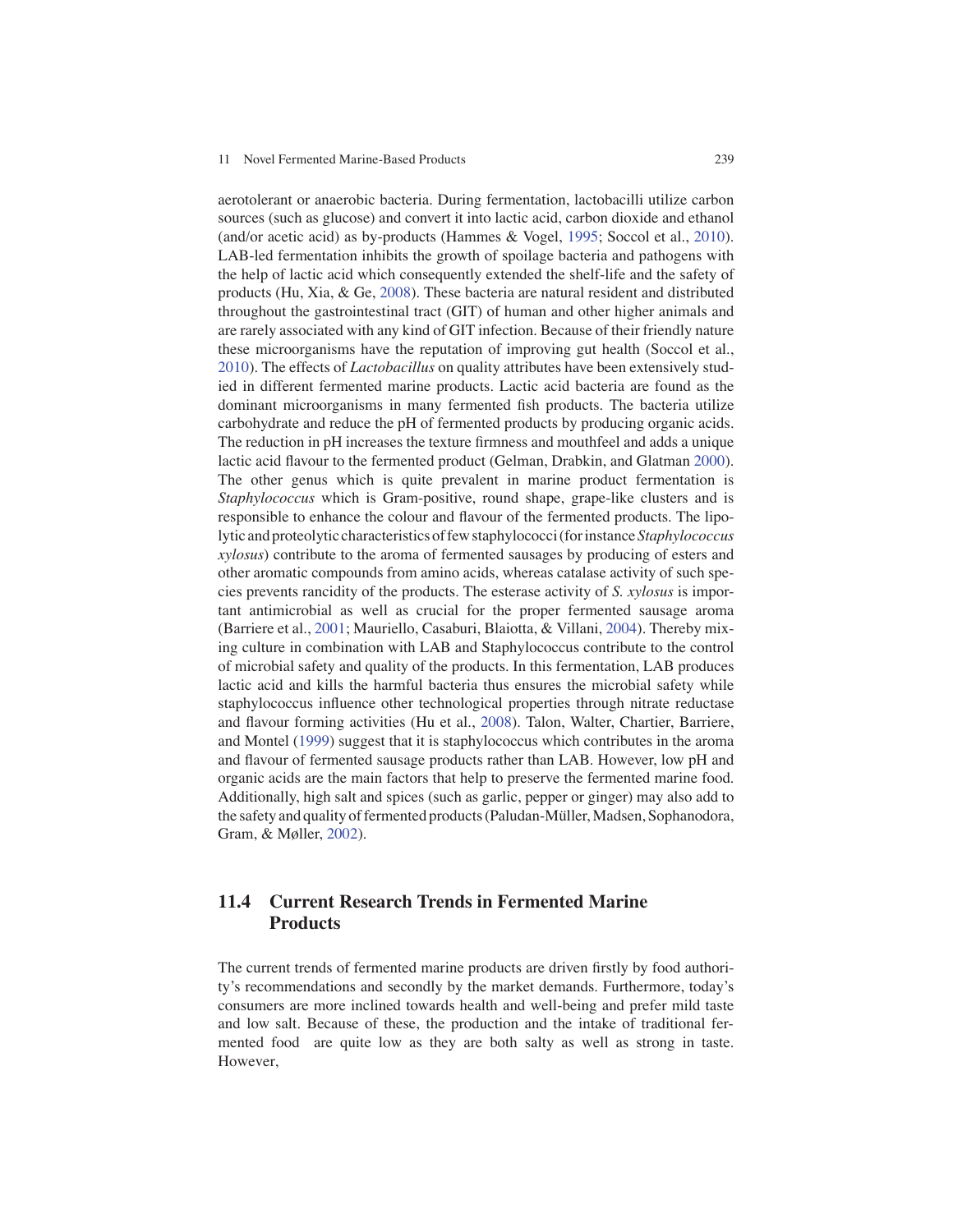the consumption of these type of foods among the adults (age >40 years) in northern Europe has slightly increased in recent years. The potential reason for this could be related to the scientific documents, awareness and health benefits associated with these products (Skåra et al., 2015). Furthermore, the efficient and rational use of microbes in the production of fermented food has opened up a new perspective and opportunities in this area. Advance scientific research has demonstrated the application of novel microbial cultures or revealed the greater role of our own microbiota which can not only enhance the nutritive value of fermented marine products but can also deliver various health benefits to the consumers (Bourdichon et al., 2012; Ojha et al., 2015). In addition, the application of industrial starter culture and genetically modified microorganisms can offer additional characteristics which can further enhance the functional, nutritional and health properties of the final product (Ojha et al., 2015). However, despite the major breakthrough in microbial research, the role of numerous species isolated from traditional fermented foods is still undefined (Bourdichon et al., 2012).

### **11.5 Marine Animal/Organism-Based Fermented Products**

### *11.5.1 Fish-Based Fermented Products*

Despite the increased dependency on fish and fish-based products across the globe, several challenges like seasonal availability and easy susceptibility to contamination have resulted in the development of certain processing technologies to deal with them. Fish and fish-based products have been preserved for ages through the civilizations. One of the major preservation methods involved the use of salts. However, due to decreased imports across the countries, the use of salt remained restricted. Of all the preservation measures of freezing, canning, etc. fermentation was the most widely used method due to the distinctive and unique sensorial properties such as flavour, colour, texture, etc. Also, it is the cheapest of all the preservation methods.

Fermented fish products are highly popular in the Indian subcontinent, parts of Africa and Europe. Fermentation protects the outer surface of fish from microbial contamination and renders the enzymes resent in the fish allowing fermented product to remain stable for a considerable amount of time (Clucas, 1982). It further breaks down the wet proteins present at the surface of the fish into substances that are simple and stable at room temperature. Depending upon the degree of this breakdown, salt is added in varying amounts to obtain the desired taste. Mainly, three different types of products are obtained using fermentation. These are (a) products in which whole or large pieces of fish are retained, (b) products where the fish is reduced to form a fine paste and (c) fish sauces where the flesh is reduced to a sauce. However, these types of products are mainly found in the Asia (Clucas, 1982). These fermented products are sold as whole fish or cut in pieces (Essuman, 1992). Following are some of the major fish-based fermented food products available in different parts of the world, most of which are confined to their specific regions are mainly known by their local names.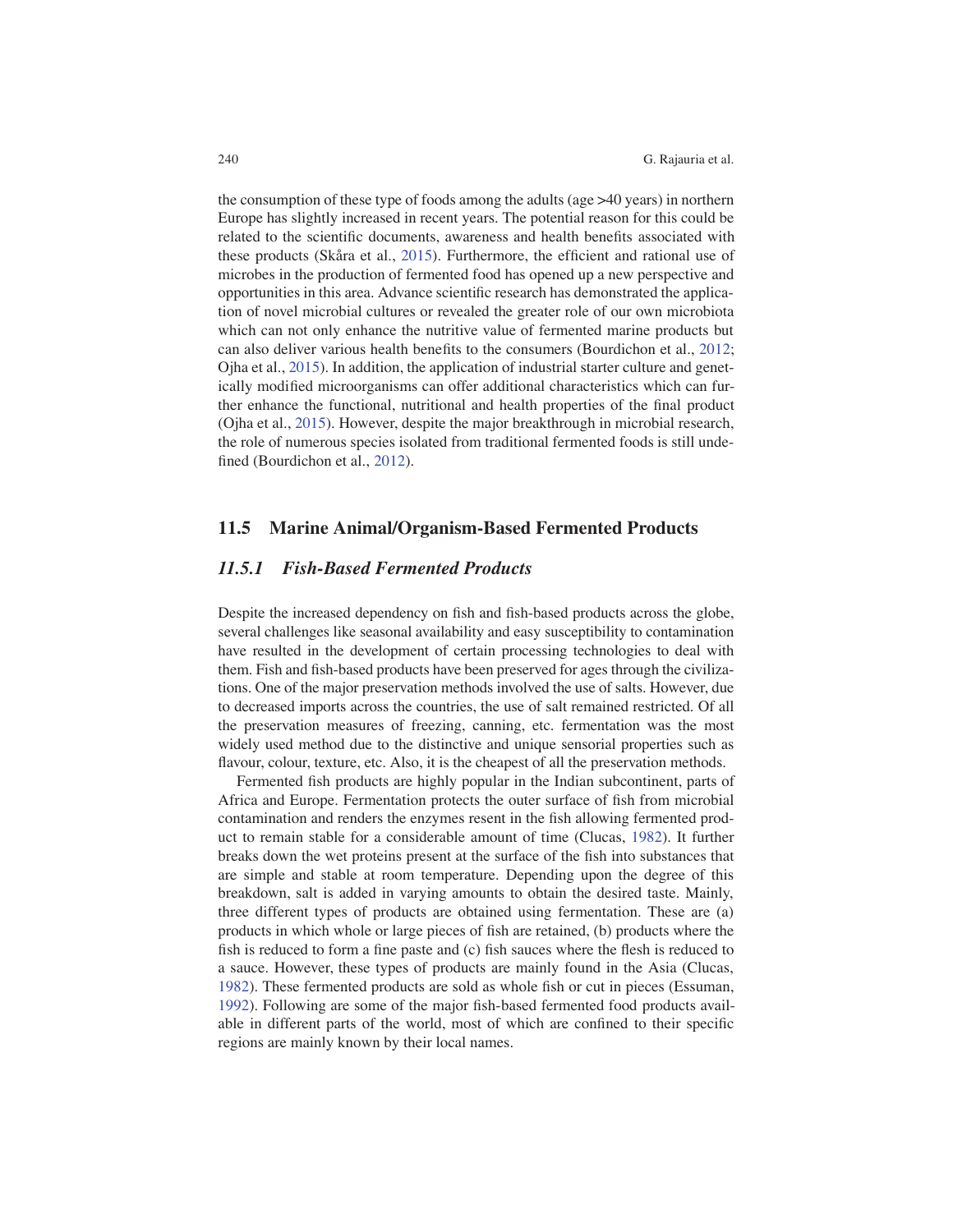#### 11 Novel Fermented Marine-Based Products 241

Herring *(Clupea harengus)* is a small salt water fish found in the North Atlantic Ocean, the North Sea and part of the Pacific Ocean. Owing to its availability, herring has been an essential part of the traditional diets in European countries like Norway, Sweden, Finland and Denmark. It is an oily fish with several essential nutrients and fatty acids. The fish is normally eaten salty. The fish is eaten as salted whole herring, herring fillets, spice-salted herring, etc. in different Nordic countries.

*Surströmming* is a fermented fish product staple of traditional Swedish cuisine since sixteenth century. It is made from herring caught from the northern region of the Baltic Sea thus locally known as the Baltic Herring. The fish is mainly caught in the months of May, June and early July when the fat content is low (Skåra et al., 2015). The fish is first pre-salted in a strong brine of saturated salt solution for  $1-2$ days with continuous stirring for the first 4 h to drain out all the blood. The fish is then beheaded and gutted and put in barrels containing 17% salt solution and stored at 15–18  $\degree$ C for 3–4 weeks. The barrels are never filled to the top and some space is always left because the fermentation process releases certain gases over the storage period. The fermented product is then transferred to cans along with the brine. However, the fermentation process continues inside the cans and upon opening these gases escape out giving a characteristic smell.

*Rakfisk* is another fermented fish produced from salmonid freshwater fishes like trout and char. The fermented fish is a native food of Norway produced by salting and fermenting for 2–12 months. The gutted fish is rinsed and put in wooden barrels and covered with salt or preformed brine of salt concentration  $4-6\%$  w/w (Skåra et al., 2015). The lid of the barrels is placed in a way to provide pressure to the fish. The fish is stored in these barrels at  $4-8$  °C for 3–12 months.

*Hákarl* is a Greenland shark fermented product famous as the national dish of Iceland. These Greenland sharks are poisonous when consumed fresh due to the presence of high quantities of urea and trimethylamine oxide (Skåra et al., 2015). They are therefore processed to remove these toxic compounds. Owing to the poor production of salt in the country, fermentation and drying were the major traditional food preservation methods. Greenland sharks were cut into chunks and washed with seawater, followed by burying them into the pits prepared mainly close to the sea. This was done to make the seawater available to the pits at the time of high tides. These pits were then covered with sand and stones to compress the fish to extract all the fluids out of them. The sharks were left to ferment for  $6-12$  weeks depending upon the season of the year. The fermented sharks were the taken out of the pits and cut into small pieces and then dried in the air for several weeks. It is this process of fermenting and drying, which makes this shark safe and edible.

In African continent, fermentation is one of the main food processing techniques due to its ease of use, cost efficient and ability to increase the storage of meat products and reduction in spoilage over considerable time period. Of all the fermented products, fish-based fermented products are increasingly popular across the continent and one of the main source of animal protein in the diet. These fermented fish products are produced in three main forms as (a) fermentation with salting and drying, (b) fermentation with drying without salting and (c) fermentation with drying without salting (Anihouvi, Kindossi, & Hounhouigan, 2012).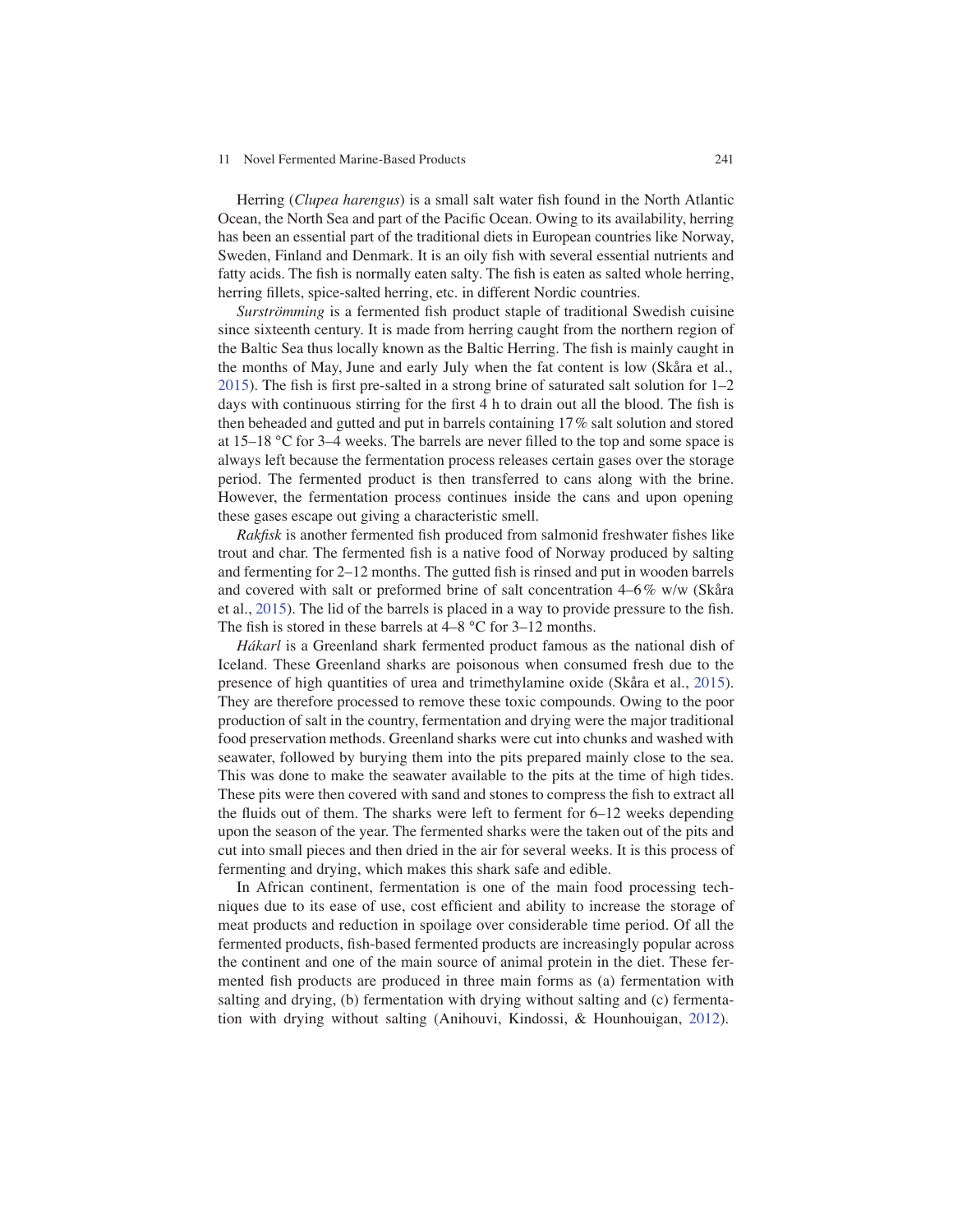Based on these three basic approaches of fermentation, some of the most famous fermented fish products in Africa are *Lanhouin*, *Momone* and *Guedi* (Anihouvi et al., 2012). *Lanhouin* is fermented fish product widely used in urban rural areas in Southern Benin, Togo and Ghana. It is mainly prepared from cassava fish (*Pseudotolithus* sp.) or Spanish mackerel (*Scomberomorus tritor*) by spontaneous and uncontrolled fermentation that consists of dressing of fresh fish followed by 10–15 h of ripening (Anihouvi, Ayernor, Hounhouigan, & Sakyi-Dawson, 2006). Later, the fish is salted and allowed to ferment. The fish is wrapped properly and buried in 2 m deep pit and left to ferment for  $3-8$  days. The fermented fish is then washed to remove excess salt and sundried for 2–4 days.

*Momoni* is prepared from fresh water fish African Jack Mackerel (*Caranx hippos*) by scaling, gutting and washing with tap water. The fish is then salted with  $294-310$  g/kg. The gill and gut region is highly salted and the kept in baskets covered with aluminium trays and allowed to ferment for 1–5 days. The fermented product is then washed with brine and cut in pieces, salted and sun- dried for few hours (Sanni, Asiedu, & Ayernor, 2002).

The fermented fish products found in Asia differ from that of the rest of the world. Fish sauce is a fermented brown liquid seasoning known by different local names in different parts of Asia. Some of the well-known examples include *shottsuru* in Japan, *budu* in Malaysia, *patis* in Philippines, *nuoc-mam* in Vietnam, *yu-lu* in China, *nampla* in Thailand and *bakasang* in Indonesia (Kilinc, Cakli, Tolasa, & Dincer, 2006). Fish sauces are mainly salt-soluble proteins prepared with the help of halophilic bacteria (Lopetcharat, Choi, Park, & Daeschel, 2001). These sauces are known for their characteristic taste and nutritive value. With about 20  $g/L$  of nitrogen fish sauces form a major part of the protein diet in various regions in Southeast Asia. All these and many more fish-based products are specific to the regions and thus the production method might vary depending upon the traditions of that region. Owing to this wide diversity across the continent and their individual geographical needs, the Asian food market is flooded with different types of fermented fish products ranging from whole fish, sauces, pastes to products containing mixture of fish, salt, rice, spices, etc. For instance, Thai fermented fish product *pla-som* consists of fresh-water fish, salt, boiled rice and garlic (Paludan-Müller et al., 2002).

### *11.5.2 Other Marine Animal-Based Fermented Products*

Shrimps are other marine organisms that are extremely popular in Asian countries where they are consumed as fermented paste. *Kapi*, a traditional Thai fermented shrimppaste prepared from small shrimp (*Acetes vulgaris*) or krill (*Mesopodopsis orientalis*) with solar salt in the ratio 5:1 is widely used as a condiment across the Southeast Asia (Faithong & Benjakul, 2014). The sun-dried and grounded mixture is allowed to ferment in an earthen jar for 3–6 months. Based upon the source of the raw material, Kapi is classified as *Kapi Ta Dam* (Black paste) and *Kapi Ta Deang* (red paste) obtained from mangrove canals and seagrass beds. *Kapi Ta Dam* is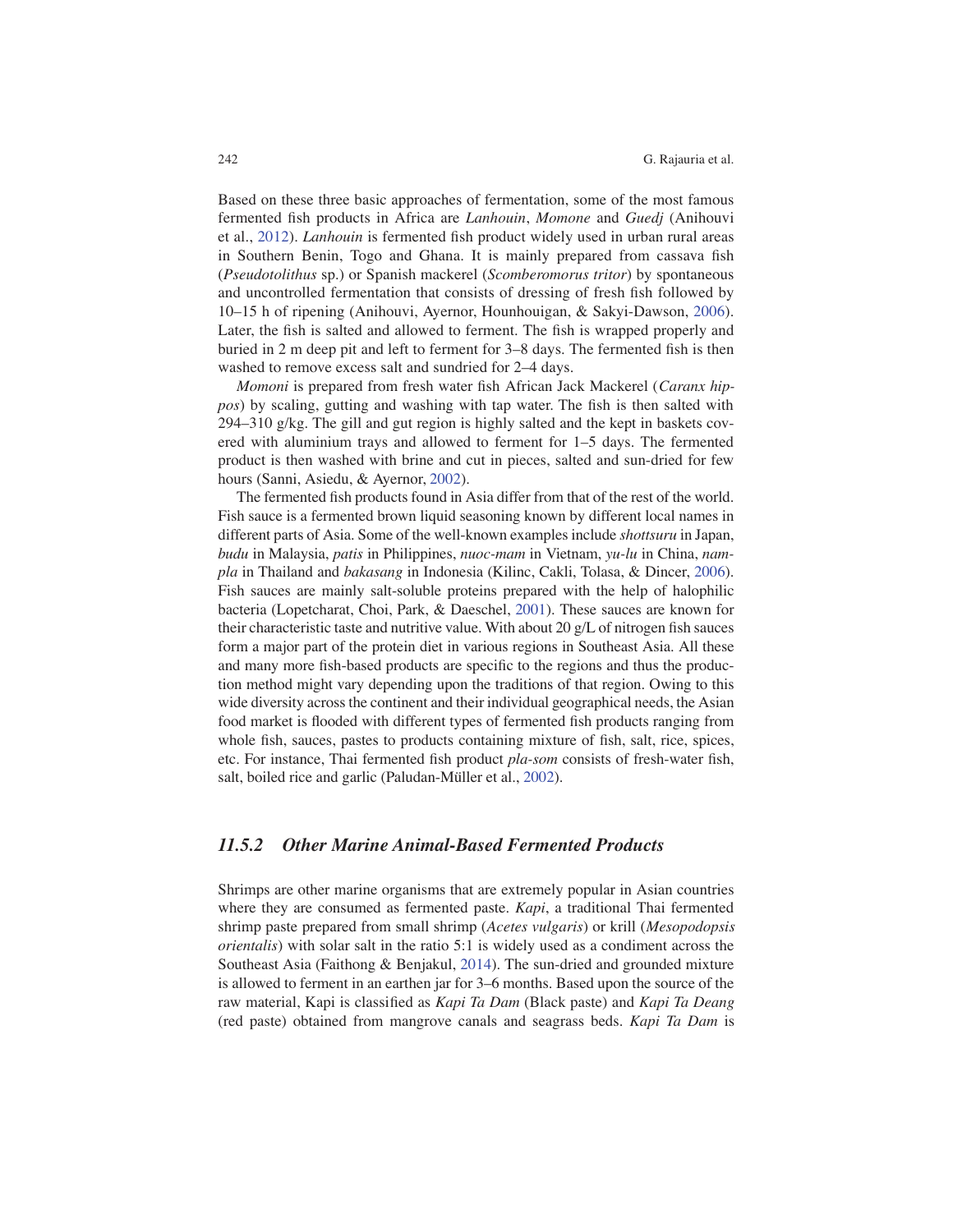mainly prepared from *M. orientalis* , whereas *Kapi Ta Deang* is produced from *Acetes indicus, Acetes japonicus* and *Acetes erythraeus* . Both these products contain high salt concentration of about 13–17 g/100 g sample (Kleekayai et al., 2015). Besides their nutritive importance, these products are also very well known for their antimicrobial, antioxidative and ACE inhibitory properties (Kleekayai et al., 2015; Peralta et al., 2008).

Oyster sauce is another marine-fermented product that is highly popular in Korea. Oyster sauce is prepared from fresh oyster ( *Crassostrea gigas* ) by mixing with approximately 25 % (w/w) salt and fermented at 25 °C for about 6 months. These sauce have been found to contain free amino acids like glutamic acid, glycine, lysine and alanine (Je, Park, Jung, & Kim, 2005 ). Fermented oyster sauce is not only known for their nutritional and taste attributes but they also contain ACE inhibitory peptides that offer functional properties to the product (Je, Park, Jung, Park,  $&$  Kim, 2005). Table 11.1 lists some of the most common fermented fish and other marine products along with the region where they are mainly consumed.

## *11.5.3 Associated Changes After Fermentation of Marine Animals/Organisms*

Preservation of fish products mainly involves the use of salt. However, the amount of salt used varies depending upon their availability, region of use and duration of fermentation. In certain cases, it is accompanied by other food processing methods of drying depending upon the kind of flavour and aroma required. Addition of salt provide the initial dehydration of the product to extract all the poisonous compounds, regulates the moisture content and also reduces the chances of contamination due to its intrinsic antibacterial nature (Beddows, 1997). Besides, salt also helps activate certain intrinsic enzymes present in the fish flesh or in the microorganisms that aid in the fermentation of the fish products. The duration of the fermentation process defines the aroma, taste and type of the final product.

### **11.5.3.1 Microbial Changes**

Studies have identified microorganisms ranging from aerobic, anaerobic, microaerophiles, thermophiles, halophiles, etc. involved in the fermentation of fish-based products. However, the amount of these microorganisms might vary depending upon the type of fish, concentration of salt and stage of fermentation (Table 11.1). Bacterial count of 10<sup>8</sup> cells/g is achieved at the end of fermentation in *Hákarl* (a type of fermented shark as discussed in the previous section). Some of the predominant bacterial species include those from *Acinetobacter* group along with *Lactobacillus*. The urease enzyme present in these bacteria converts urea present in *Hákarl* into ammonia, resulting in an increase in pH from 6 to 9 in the final product (Skåra et al., 2015). During this process, TMA is also formed from trimethylamine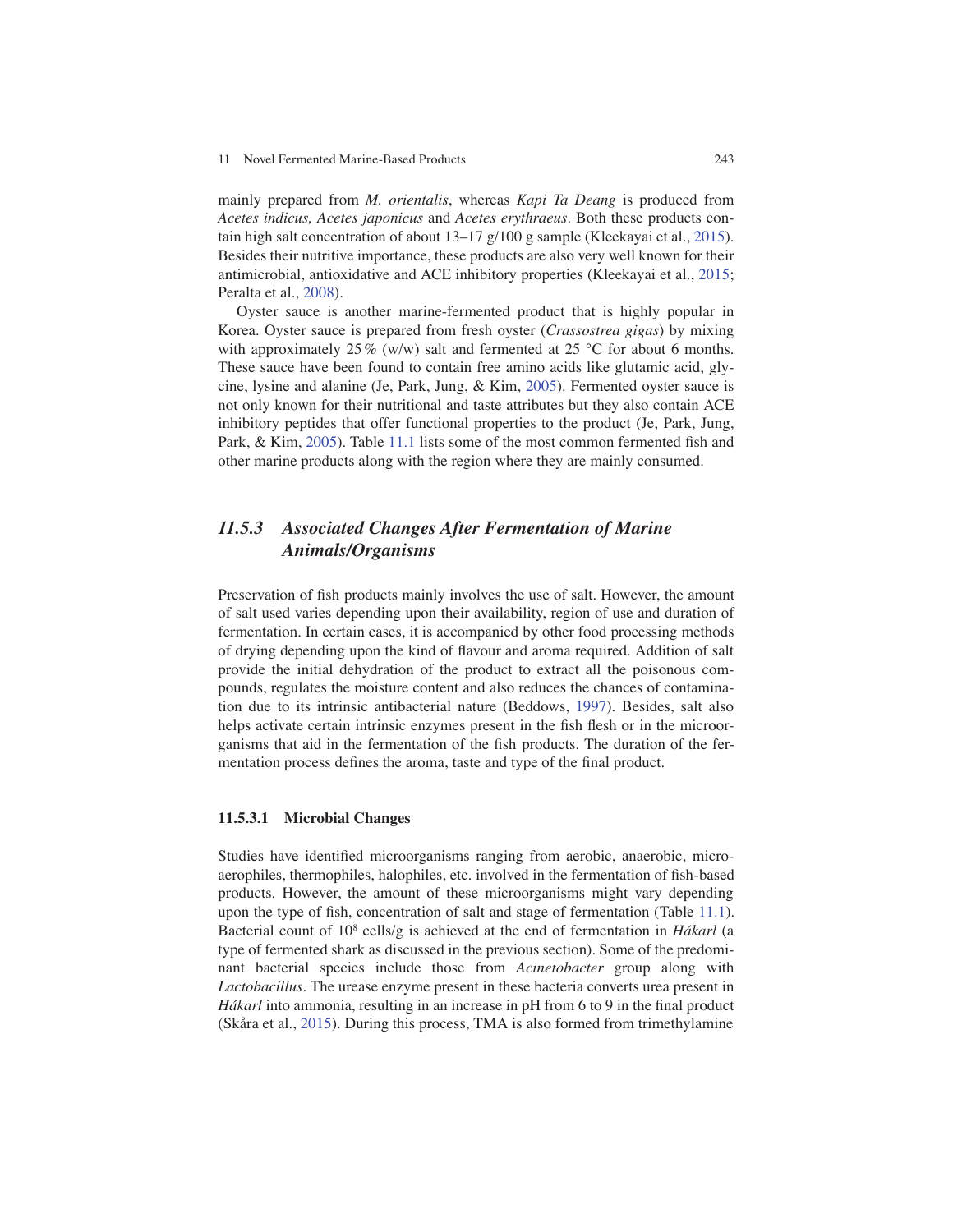|                    |                                                                                | Table 11.1 List of fermented marine animal-based products and microorganism involved in the fermentation                                                                                       |                                                                                                             |                                                                                       |
|--------------------|--------------------------------------------------------------------------------|------------------------------------------------------------------------------------------------------------------------------------------------------------------------------------------------|-------------------------------------------------------------------------------------------------------------|---------------------------------------------------------------------------------------|
| Fermented products | Region                                                                         | Microorganisms                                                                                                                                                                                 | Raw material                                                                                                | References                                                                            |
| Suströmming        | Sweden                                                                         | Halanaerobium                                                                                                                                                                                  | Freshly caught Baltic herring (Clupea<br>harengus var. membras), salt                                       | Skåra et al. (2015)                                                                   |
| Rakfisk            | Norway                                                                         | Lactobacilli (Lactobacillus sakei)                                                                                                                                                             | Salmonid freshwater fish, salt                                                                              | Skåra et al. (2015)                                                                   |
| <b>Hákarl</b>      | Iceland                                                                        | Moraxella/Acinetobacter, Lactobacillus sp.                                                                                                                                                     | Greenland Shark (Somniosus<br>microcephalus), salt                                                          | Skåra et al. (2015)                                                                   |
| Lanhouin           | (Benin,<br>Africa (Benin,<br>Togo, Ghana)                                      | Corynebacterium, Pseudomonas, Micrococcus<br>(M. luteus), Streptococcus, Achromobacter,<br>Bacillus (B. subtilis, B. licheniformis),<br>Staphylococcus (S. lentus, S. xylosus).<br>Alcaligenes | Cassava fish (Pseudotolithus sp.), Spanish<br>mackerel (Scomberomorus tritor), salt                         | Ayemor, & Hounhouigan (2007)<br>Anihouvi et al. (2006) and<br>Anihouvi, Sakyi-Dawson, |
| Monone             | Ghana                                                                          | Staphylococcus sp., Bacillus sp., Lactobacillus<br>sp., Pseudomonas, Pediococcus, Klebsiella,<br>Debaryomyces, Hansenula, Aspergillus.<br>Micrococcus, Staphylococcus aureus,                  | African jack mackerel (Caranx hippos), salt                                                                 | Nerquaye-Tetteh, Eyeson, and<br>Tete-Marmon (1978) & Sanni<br>et al. (2002)           |
| Pla-som            | Thailand                                                                       | alimentarius/farciminis, Weissella confuse, L.<br>Pediococcus pentosaceus, Lactobacillus<br>planetarium, Lactococcus garvieae,<br>Zygosaccharomyces rouxii                                     | Snakehead fish, salt, palm syrup, roasted<br>rice                                                           | Paludan-Müller et al. (2002)                                                          |
| Ngari              | India                                                                          | Lactococcus plantarum                                                                                                                                                                          | Fish (Puntius sophore) and salt                                                                             | Thapa, Pal, & Tamang (2004)                                                           |
| Hentak             | India                                                                          | Lactobacillus fructosus, Lactobacillus<br>amylophilus, Enterococcus faecium                                                                                                                    | Mixture of sundried fish (Esomus danricus)<br>powder and petioles of aroid plants<br>(Alocasia macrorrhiza) | Thapa et al. (2004)                                                                   |
| Tungtap            | India                                                                          | Lactococcus lactis subsp. Cremoris, Lactobacillus<br>Lactobacillus coryniformis subsp. Torquens,<br>fructosus                                                                                  | Dry fish (Danio spp.) and salt                                                                              | Thapa et al. (2004)                                                                   |
| <b>Budu</b>        | Malaysia                                                                       | Micrococcus luteus, Staphylococcus arlettae                                                                                                                                                    | Raw anchovies (Stolephorus spp.) and salt                                                                   | Sim, Chye, & Anton (2015)                                                             |
| Yu lu              | $\begin{tabular}{ l } Southern and \\ Eastern parts of \end{tabular}$<br>China | Halotolerant and halophile groups (LAB and<br>Yeast)                                                                                                                                           | Anchovies (Engraulis japonicus) and<br>snakehead fish (Channa asiatica)                                     | $(2007)$ & Jiang, Zeng, and Zhu<br>Jiang, Zeng, Zhu, and Zhang<br>(2011)              |
| Kapi               | Thailand,<br>Cambodia                                                          | Staphylococcus, Tetragenococcus                                                                                                                                                                | (Mesopodopsis orientalis) and salt<br>Shrimp (Acetes vulgaris) or krill                                     | Faithong & Benjakul (2014)<br>Chuon et al. (2014) and                                 |
| Prahok             | Cambodia                                                                       | Staphylococcus, Tetragenococcus, Rhodotorula,<br>Candida                                                                                                                                       | Freshwater fish (Channa striata) and salt                                                                   | Chuon et al. (2014)                                                                   |

244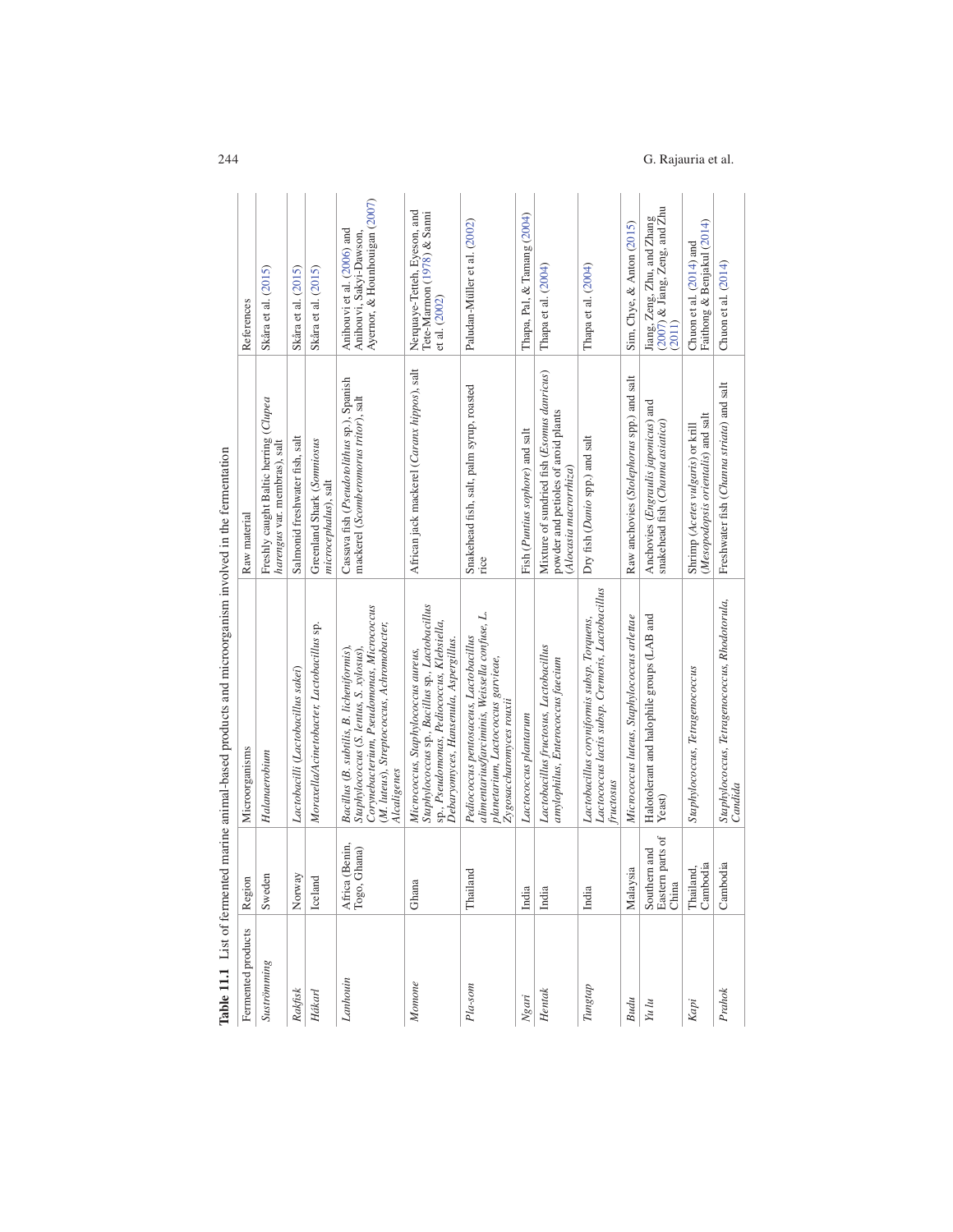| Toeuk trey                  | Cambodia                     | Lysinibacillus, Staphylococcus, Micrococcus,<br>Bacillus, Virgibacillus, Lentibacillus,<br>Kocuria    | Small freshwater fish                                                                                                                          | Chuon et al. (2014)                                              |
|-----------------------------|------------------------------|-------------------------------------------------------------------------------------------------------|------------------------------------------------------------------------------------------------------------------------------------------------|------------------------------------------------------------------|
| Bakasang                    | Indonesia                    | Micrococcus, Streptococcus, Pediococcus sp.                                                           | Small fish like sardines (Engraulis<br>iaponicus) and salt                                                                                     | Ijong & Ohta (1996)                                              |
| Som-fug                     | Southeast Asia<br>Thailand,  | LAB                                                                                                   | japonicus, Sphyraena langsar, Sphyraena<br>Fish (Priacanthus tayenus, Nemipterus<br>obtusata obtusata, Saurida tumbil,<br>Trichiurus lepturus) | Riebroy et al. (2007a, 2007b)                                    |
| Sausage                     | Asia (specially<br>in China) | LAB (Lactobacillus plantarum, Staphylococcus<br>xylosus                                               | Fish (Macruronus novaezealandiae, Arripis<br>trutta, Pseudocaranx dentex,                                                                      | Young, Robertson, & Brooks<br>(2013)<br>Hu et al. (2008) & Khem, |
|                             |                              | Pediococcus pentosaceus                                                                               | Hypophthalmichthys molitrix)                                                                                                                   |                                                                  |
|                             |                              | Lactobacillus casei subs casei)                                                                       |                                                                                                                                                |                                                                  |
| Miso                        | Japan                        | Aspergillus oryzae                                                                                    | Fish meat paste (Scomber australasicus and<br>Trachurus japonicus)                                                                             | Giri, Osako, & Ohshima (2010)                                    |
| $Pla$ -ra                   | Thailand                     | Pediococcus sp.                                                                                       | Freshwater fish                                                                                                                                | Lee (1997)                                                       |
| Sikhae                      | Korea                        | L. mesenteroides, L. plantarum                                                                        | Seawater fish                                                                                                                                  | Lee (1997)                                                       |
| Narezushi                   | Japan                        | L. mesenteroides, L. plantarum                                                                        | Seawater fish                                                                                                                                  | Lee (1997)                                                       |
| Burong-isda                 | Philippines                  | L. brevis, Streptococcus sp.                                                                          | Freshwater fish                                                                                                                                | Lee (1997)                                                       |
| Gravlaks                    | Northern                     | Pediococcus, Lactobacillus, Leuconostoc,                                                              | Salmon (Salmo salar)                                                                                                                           | Nordvi, Egelandsdal, Langsrud,                                   |
| Rakørret                    | Europe                       | Micrococcus and Staphylococcus sp.                                                                    | Trout (Salmo trutta)                                                                                                                           | Ofstad, & Slinde (2007)                                          |
| Surströmming<br>Tidbits and |                              |                                                                                                       | Atlantic herring (Clupea harengus)                                                                                                             |                                                                  |
| ${\it Jeotgal}$             | Korean                       | Staphylococcus equorum, Halanaenobium<br>saccharolyticum, Salimicrobium luteum,<br>Halomonas jeotgali | Shrimp (Acetes japonicus)                                                                                                                      | Han et al. (2014)                                                |
| Terasi                      | Indonesia                    | LAB (Tetragenococcus halophilus group<br>Tetragenococcus muriaticus)                                  | Shrimp paste                                                                                                                                   | Kobayashi et al. (2003)                                          |
| Balao-balao                 | Philippines                  | L. mesenteroides, P. cerevisiae, S. faecalis                                                          | Shrimp (Penaeus indicus) and salt                                                                                                              | Sanchez (2008)                                                   |
| Alamang                     | Philippines                  | Yeast and LAB                                                                                         | Small shrimp                                                                                                                                   | Melchor (2008)                                                   |
| Burong Talangka             | Philippines                  | LAB                                                                                                   | Live shore crabs (Varuna litterata)                                                                                                            | Sanchez (2008)                                                   |
|                             |                              |                                                                                                       |                                                                                                                                                |                                                                  |

#### 11 Novel Fermented Marine-Based Products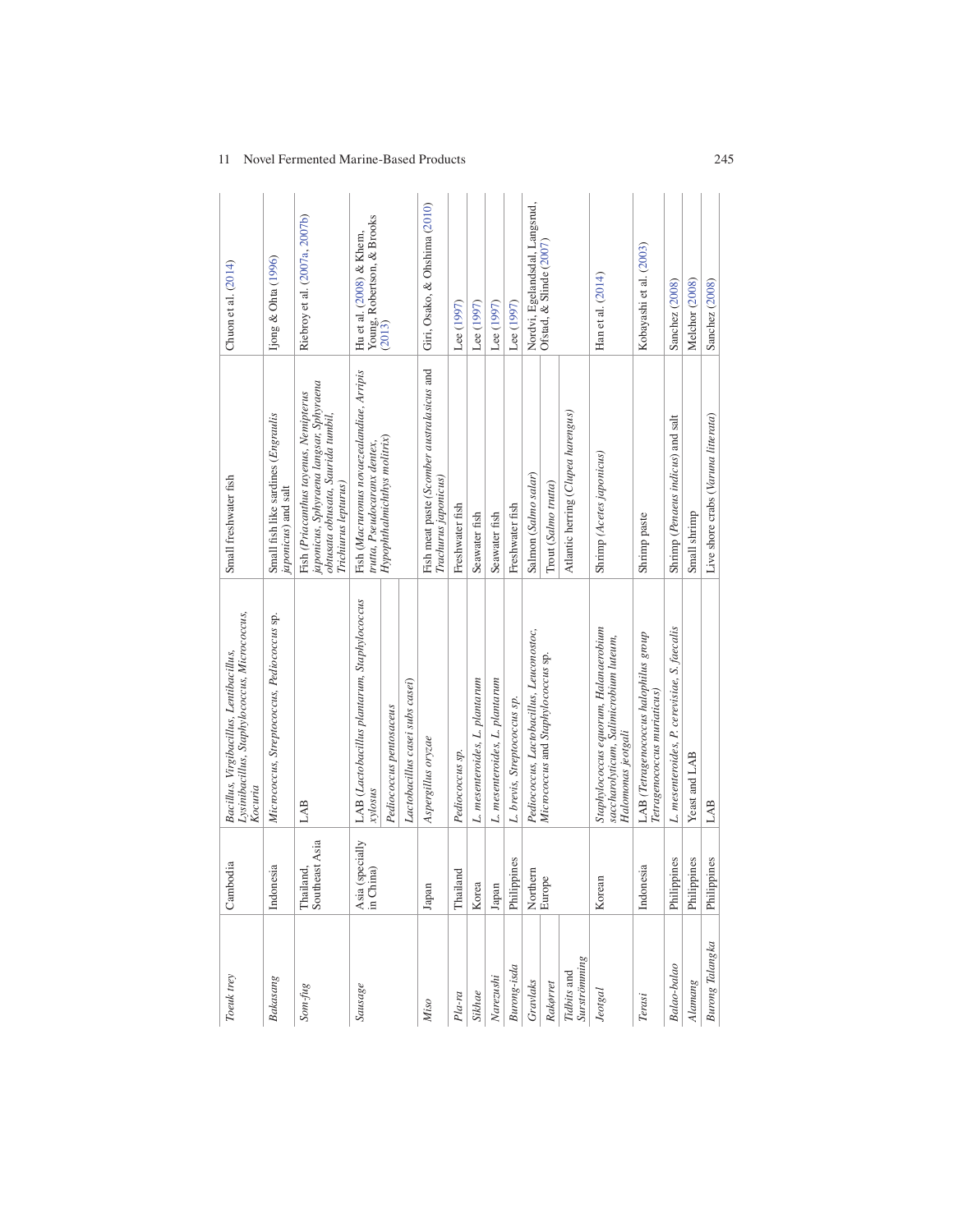N-oxide. However, the bacterial count decreases during the process of drying resulting in poor or no ammonia and TMA quantities. According to Skåra et al. (2015), several studies over the years confirm *Lactobacillus* as the dominant microbial species in the *Rakfisk*, another fermented product of Europe. The bacteria are found in lower quantities in the raw material followed by increase in their number to  $10<sup>8</sup>$ – 10<sup>9</sup> cells/mL at the end of 4-weeks. *Lactobacillus* also dominates another fermented fish product called *Surströmming*. However, further ripening in the packed-canned product is mediated by a strict anaerobic halophile called *Halanaerobium* providing a unique odour to the final product (Skåra et al., 2015).

A variety of microorganisms including range of Gram-positive and Gramnegative bacteria have been identified in various African fermented fish products. Some of the most prominent species found in *Lanhouin* include *Bacillus* sp. , *Staphylococcus* sp. , *Micrococcus* sp., *Streptococcus* sp. and *Corynebacterium* sp. That might have come from the salt used during the treatment of the fish which favour the growth of salt tolerant microorganisms and inhibiting the growth of lactic acid bacteria. Because, in the processing of *Lanhouin*, dressing of the fish is done prior to ripening in order to minimize the chances of any spoilage due to the presence of microorganisms of the gut. In addition to some of these species, *Momone* also contains populations like *Klebsiella* and moulds like *Aspergillus*, whereas *Guedj* contains *Proteus* sp., *Shewanella putrefaciens* and *Bacillus* sp. as the predominant microbial populations. *Momone* is prepared in method similar to *Lanhouin*.

Unlike African and European fermented fish products, major products in Asia mainly comprise of whole fish, fish sauce and fish paste. Studies indicate a significant increase in the bacterial count in fish sauces in the first 8 days of fermentation that decreases thereafter. It is also seen that the fish sauces containing spices show a comparative decrease in the microbial count as compared to those that lack spices (Kilinc et al., 2006). In case of fish pastes, like *bagoong* which is native of Philippines, studies indicate that aerobic microorganisms predominate during the beginning of the fermentation process which is replaced by microaerophiles and anaerobic microorganisms. However, in certain cases, harmful microorganisms could also persist as part of the microflora. *Pla-som* a fermented fish product of Thailand contains Lactic acid bacteria isolates of *Pediococcus pentosaceus*, *Lactobacillus alimentarius*, *Weissella confusa*, *Lactobacillus plantarum* and *Lactococcus garvieae* and yeasts like *Zygosaccharomyces rouxii* as the dominant species. A study indicates an increase in number of these microorganisms within the first week of fermentation with numbers varying depending upon the salt concentration used (Paludan-Müller et al., 2002). Yeast is mainly responsible for the flavouring of this product. However, in another Thai product *som-fak*, growth of yeast indicates spoilage.

#### **11.5.3.2 Biochemical Changes**

Fermentation of the fish causes the breakdown of the fish protein by both the intrinsic enzymes of the fish and enzymes of the halophilic and halotolerant and microorganisms resulting in the formation of simple proteins, peptides, free amino acids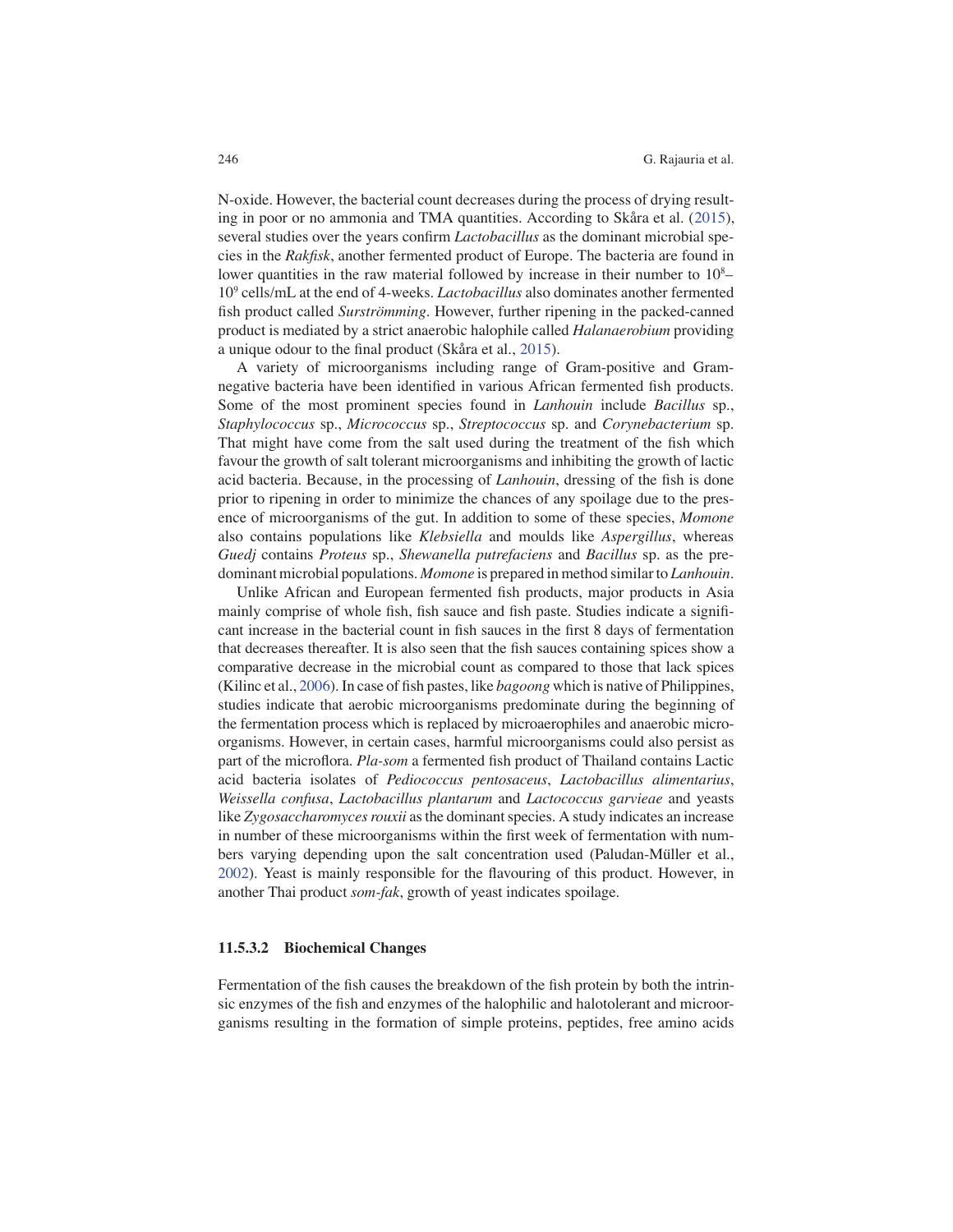and ammonia. However, depending upon the amount of salt added to a product and duration of fermentation, the amount and types of these compounds present in the product varies from region to region. Some of the compounds produced by such fermentation include alcohols, acids, aldehydes , ketones , nitrogenous compounds and aromatic compounds. One of group of these compounds is responsible for distinct taste and flavour in different types of fermented fish products.

 Alcohols are one of the main products of any fermentation process. Ethanol is produced as a result of the microbial fermentation of sugars present in the fish. 1-pentanol, 2-methyl 1-butanol, 2-methyl 1-propanol and 3-methyl 1-butanol are some of the alcohols present in the fermented fish products found to be responsible for their aroma. 3-methylbutanal, 2-methylbutanal and 2- methylpropanal are some of the aldehydes produced as a result of oxidation of lipids or deamination of amino acids present in the fish products over the period of fermentation. These aldehydes are responsible for characteristics like fishy and grassy; nutty and pungent smell is different fermented fish products. *Budu* is one such fish sauce that contains high concentration of aldehydes . Ketones like 2-ethylfuran and 3-pentylfuran, on the other hand, provide a cheesy odour to the fish sauces (Mohamed, Man, Mustafa, & Manap, 2012). A study by Fukami et al. (2002) has identified 2-methylpropanal, 2-methybutanal, 2-pentanone, 2- ethylpyridine, dimethyltrisulphide, 3-(methylthio) propanal and 3-methylbutonic acid as principal contributors to odours of fishy note, sweaty note, faecal note, cheesy note, rancid note, burnt note and meaty note in fish sauce (Fukami et al., 2002).

Besides, nitrogenous compounds like 2,6-dimethylpyrazine and aromatic compounds like benzaldehyde and benzeneacetaldehyde are some the most common compounds that contribute to the aroma of fish sauces (Mohamed et al.,  $2012$ ). During the fermentation process, the protein content increases and carbohydrate content decreases. Oyster sauces have been found to contain higher amounts of amino acids like aspartic acid, lysine, glutamic acid, glycine and alanine than other free amino acids. These amino acids have been found to be essential for taste in oyster sauces.

#### **11.5.3.3 Other Changes**

The microbiological changes contribute to a specific microbial cell population that along with the intrinsic enzymes of the fish help bring out biochemical changes resulting in the production of wide range of compounds that ultimately help achieve specific characteristics in the final product. Besides, the microbial population and the salt concentration help produce changes in the pH, moisture content, aroma, colour and texture.

Changes in pH occur during the course of fermentation due to the releases of different compounds like organic acids, ammonia, free amino acids, etc. *Hákarl* fermentation results in an increase in pH from 6 to 9 due to the conversion of urea present in the fish to ammonia over the fermentation process. In certain cases, the concentration of salt used and the temperature at which the fermentation occurs regulates the changes in pH of the product. For instance, in *rakfi sk,* fermentation is mainly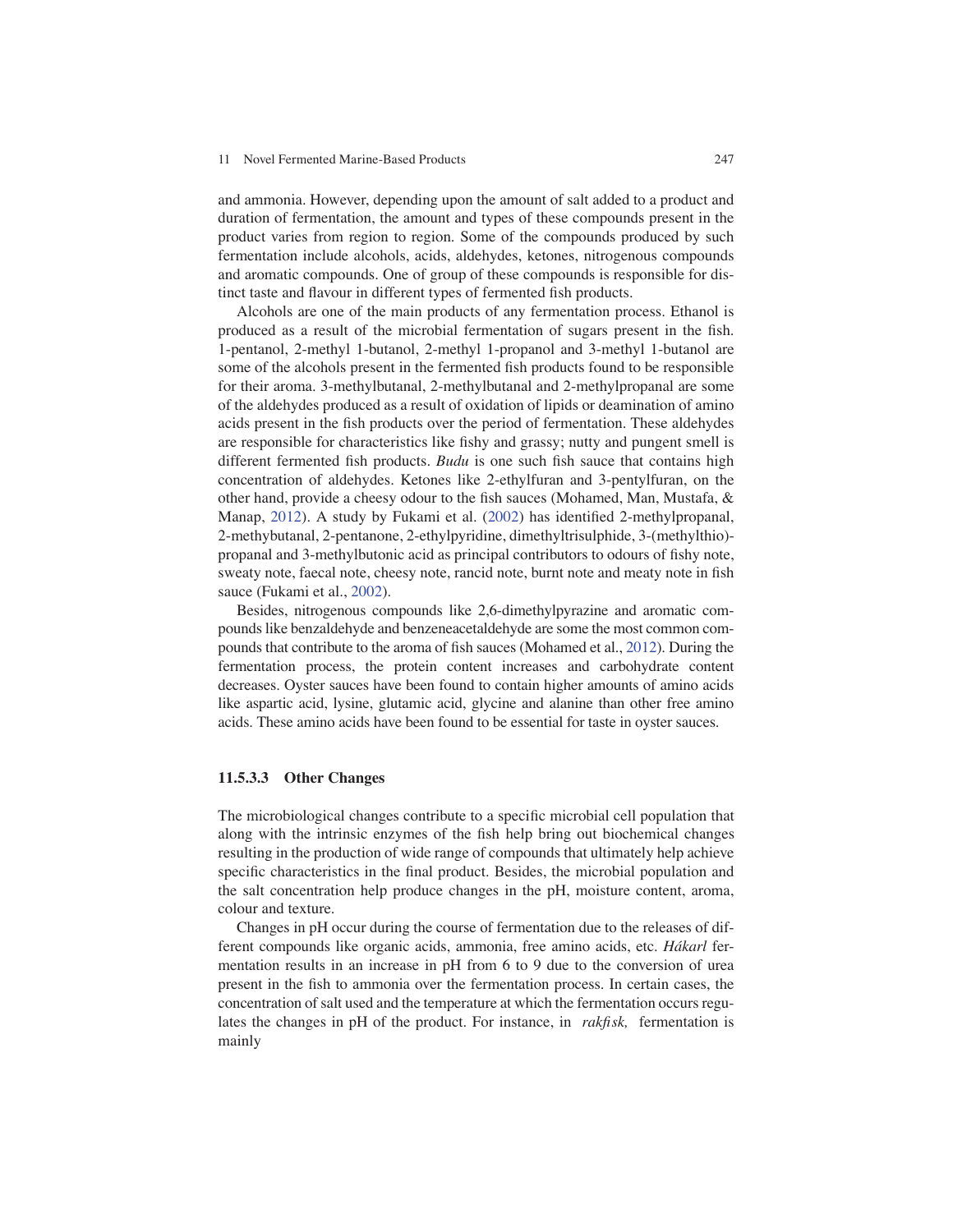by autocatalytic process at low temperatures whereas temperatures of  $5-10$  °C, it is mediated by microorganisms like lactic acid producing bacteria. Therefore, at temperatures of around  $5-10$  °C and  $5-6\%$  salt concentrations, pH initially drops from 6.5 to 4.5 and rises at the later stage (Skåra et al., 2015 ). Studies on similar fermented fish products indicate changes in the moisture content and viscosity of the final products that indicate differences in the raw materials and different concentrations of salt used for curing (Harikedua, Wijaya, & Adawiyah, 2012).

Fermentation also provides a specific colour to the final product. This is due to the release of carotenoids by the autocatalytic process. It is found that prolonged fermentation causes the release of pigment from the red−orange-coloured protein−pigment complexes (Astaxanthin) in shrimp resulting in increased redness of *Kapi* (Faithong  $& Benjakul, 2014$ ). Several studies have identified sensory attributes related to taste and odour that also help differentiate the fermented fish products. Some of these attributes are sulphury meaty odour associated with garlic and meat , overripe cheese, acid vinegar, burnt odour associated to overheated product, salty taste, Umami taste associated with monosodium glutamate and sour and bitter (Harikedua et al., 2012 ). These sensory attributes are supposed to be related to specific physiochemical properties, where these attributes could be positively or negatively correlated to the moisture content, salt concentration and viscosity of the fermented product.

## *11.5.4 Value-Added Products from Fermented Marine Animals/Organisms*

Research over the decades has always emphasized on the marine animals as reservoirs of resources of human benefit. This not only remains confined to their use as food but also to wide range of value-added products that can be extracted from whole marine animals and their waste. These value-added products could be enzymes, peptides, fats and oils, vitamins, minerals, etc. Table 11.2 provides the names of some fermented products of proven value-added properties. They might also provide additional health benefits due to which they are of increased importance in pharmaceutical , nutraceutical and functional food industries. These valueadded products could be derived either from the waste that is generated during the processing of marine-based products or from the fermented products itself.

Fermented of different marine organisms like fish, sharks, shrimps, squids, etc. into products like paste and sauces bring about major changes in the fish proteins by both endogenous enzymes present in the fish or microbial degradation. Enzymes like pepsin, trypsin, carboxypeptidase, amylases and lipase present in the fish starts acting on the flesh as soon as the fish is dead. Also, wide range microorganism present on the flesh or from external solvents like brines of different salt concentration start acting upon the fish proteins into simpler molecules that could then not be spoiled by the degrading microorganisms. It is this process of fermentation that forms key to the preservation of any fish-based product increasing their storage life. During this process, a wide range of compounds are formed that provide the product with specific flavour and aroma. Many of these like alcohols, aldehydes and acids have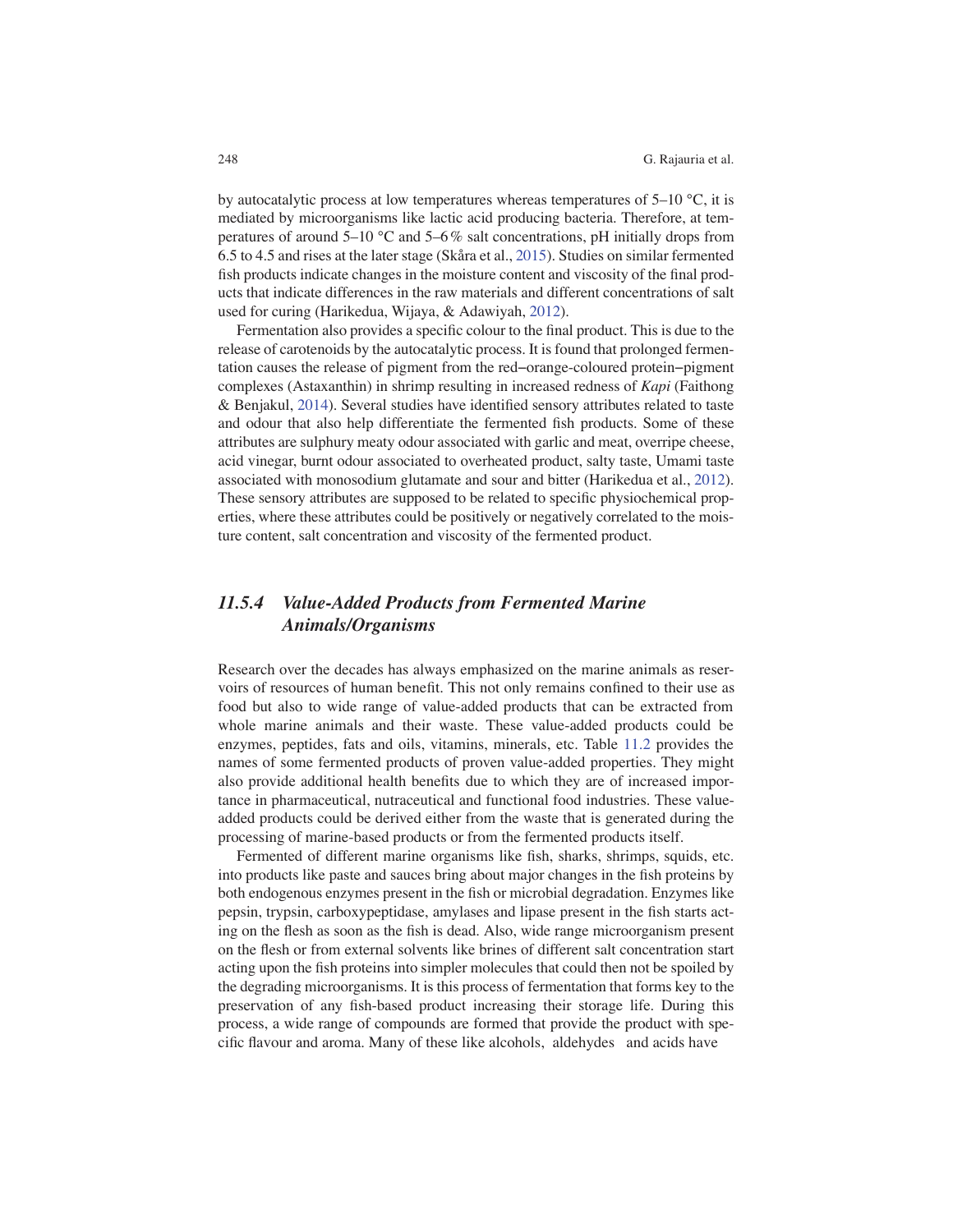#### 11 Novel Fermented Marine-Based Products

| Marine-organisms-<br>based product                               | Value-added<br>component                                         | Function                                                      | References                                              |
|------------------------------------------------------------------|------------------------------------------------------------------|---------------------------------------------------------------|---------------------------------------------------------|
| Anchovy sauce                                                    | Angiotensin<br>Converted Enzyme<br>(ACE-I) inhibitor<br>peptides | Tendency to lower blood<br>pressure                           | Ichimura, Hu, Aita,<br>& Maruyama (2003)                |
| Anchovy sauce                                                    | Hydrophobic<br>peptide fraction                                  | Induction of apoptosis in<br>human lymphoma cell line<br>U937 | Lee et al. $(2003)$                                     |
| Marine blue mussel<br>sauce                                      | Mussel-derived<br>Radical Scavenging<br>Peptides (MRSP)          | Antioxidant and radical<br>scavenging properties              | Rajapakse et al.<br>(2005)                              |
| <b>Fermented Oyster</b><br>sauce                                 | ACE-Inhibitor<br>peptide                                         | Antihypertensive effect in<br>hypertensive rats               | Je, Park, Jung, Park,<br>& Kim (2005)                   |
| Shrimp paste (Kapi<br>Ta Dam and Kapi<br>Ta Deang)               | Dipeptides<br>(Ser-Val, Ile-Phe;<br>Trp-Pro)                     | ACE-Inhibitory activity;<br>radical scavenging activity       | Kleekayai et al.<br>(2015)                              |
| Seacure <sup>®</sup><br>(Fermented fish)<br>protein concentrate) | Small peptides                                                   | Capacity to enhance<br>non-specific host defence<br>mechanism | Duarte, Vinderola,<br>Ritz, Perdigón,<br>& Matar (2006) |

 **Table 11.2** Value-added properties of some marine fermented products

already been discussed in the previous sections. Free amino acids, peptides, dipeptides and oligopeptides are formed during the fermentation of fish products that possess antihypertensive, anticoagulant, antioxidant and anticancerous properties.

Researchers have further identified certain other compounds in some of the fishbased products that possess certain properties in additions to their nutritive importance. One such product is a fermented fish-based product commercially known as Seacure<sup>®</sup> which is a dried fish protein concentrate (Duarte et al., 2006). It is produced by controlled proteolytic fermentation of pacific whiting (*Merluccius productus*) by yeast. This product is found to introduce biological gut repair and integrity in rat model (Fitzgerald et al., 2005). In another study, hydrophobic peptide fractions separated from anchovy fish sauce have been studied for their anticarcinogenic properties. These peptide fractions were studied for their role in induction of apoptosis of cancer cells in human lymphoma cell lines (U937) indicating their cancer chemopreventive effects (Lee, Kim, Lee, Kim, & Lee, 2003). A similar study on marine blue mussel sauce identified peptides with strong scavenging effects on radicals and their antioxidant properties against free radicals (Rajapakse, Mendis, Jung, Je, & Kim, 2005).

Research has also shown that the production of these value-added compounds also vary depending upon the duration of fermentation. For instance, a study on *Kapi*, a traditional fermented Shrimp sauce, found that prolonged fermentation throughout the first 8 months could result in accumulation of short chain peptides and amino acids and Millard reaction products that help in enhancing the antioxidant properties (Faithong & Benjakul, 2014). Another research studies the antioxidant activities of three Thai traditional fermented shrimp products *Kapi*, *Jaloo* and *Koong-Som* (Faithong, Benjakul, Phatcharat, & Binsan, 2010). These works testify the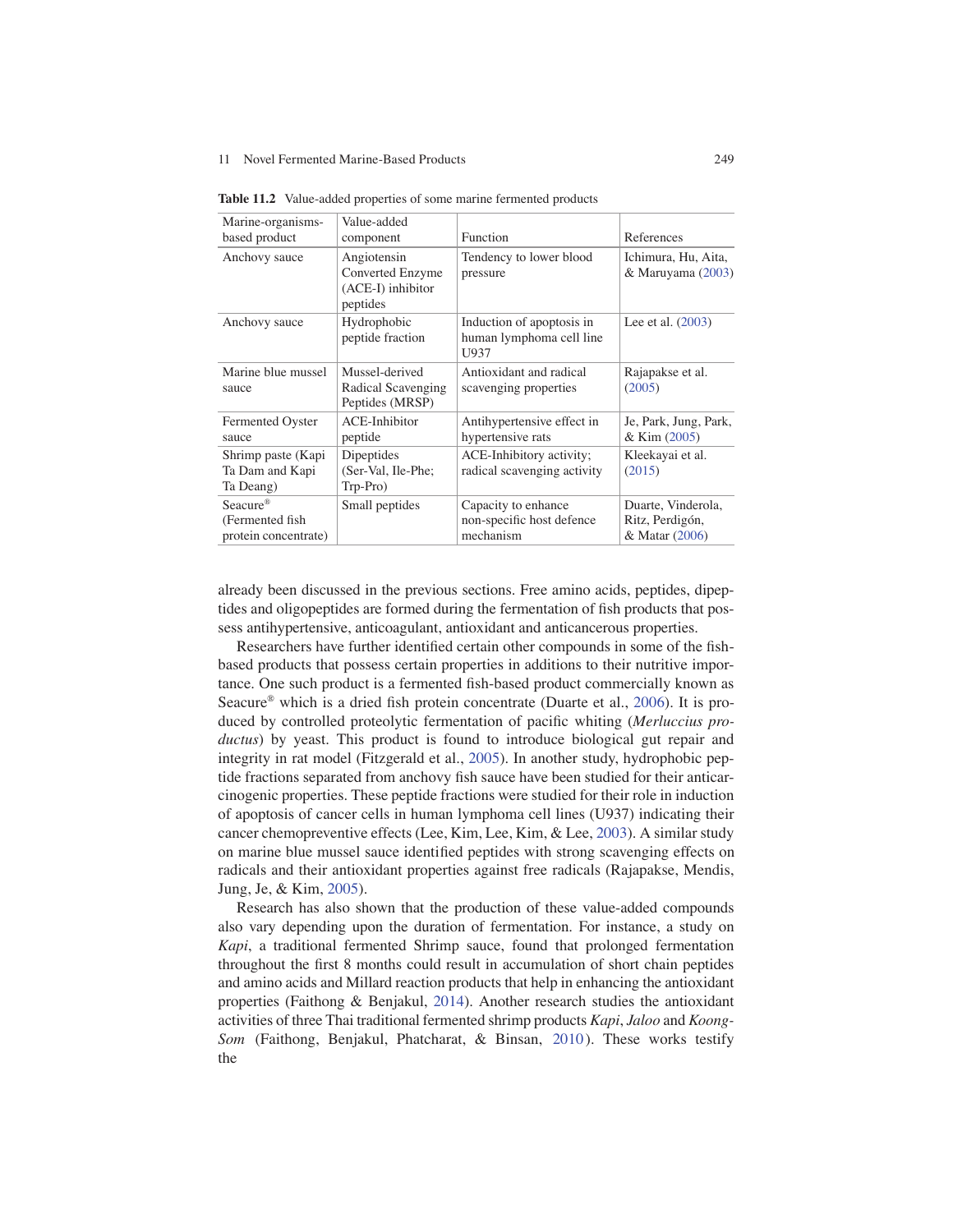value-added properties of marine-based products which are mainly due to the fermentation process over period of time that introduces changes in the native proteins, resulting in a wide range of compounds. Since microbial cells tolerant to high salt concentration, also contribute to the fermentation process. The growth of these microorganisms over the period of fermentation releases several important proteins and enzymes. *Jeotgal* is one such fermented fish product in Korea, that serves as the substrate for the production of  $\beta$ -1, 3-1, 4-glucanase, an extracellular protease by *Bacillus spp*. (Kim, Kim, Kim, Choi, & Kong, 2009).

Besides the final fermented products, the waste generated during the processing of marine-based products is another major source of value-added products. Huge tonnes of waste generated from the processing units are already a great cause of concern across all the countries of the world. In order to deal with this problem of waste disposal, several treatment measures are being worked upon. These treatment plants further costs extra amounts to the fishery sector. However, there are enough evidences suggest that this waste is still rich in high value compounds. Shrimp waste comprising of head and shell, for instance is rich in amino acids, peptides, proteins and other nutrients with bioactive properties (Dey  $\&$  Dora, 2014). Chitin, chitosan and protein hydrolysates have been successfully extracted from shrimp waste (Manni, Ghorbel-Bellaaj, Jellouli, Younes, & Nasri, 2010).

### **11.6 Marine Plant-Based Fermented Products**

Marine agriculture is one of the fast developing sectors of the world food production and international economy with 26.1 million tonnes of aquatic algae produced in 2013 worldwide by 33 countries and territories, and 13.5 million tonnes of aquatic algae is produce yearly in China along. The dominating cultivated marine plants are *Eucheuma* seaweeds (*Kappaphycus alvarezii* and *Eucheuma* sp.) followed by Japanese kelp, or kombu (*Laminaria japonica*), *Gracilaria* sp., Wakame (*Undaria pinnatifida*), *Porphyra* sp. and other seaweeds and microalgae. Filamentous algae ( *Spirulina*, *Spirogyra*, *Cladophora* and *Hydrodictyon*), seaweeds ( *Ulva lactuca, Gracilaria* sp. *and Porphyra tenera*), floating aquatic macrophytes (*Azolla* sp., *Ipomoea aquatica, Pistia stratiotes, Salvinia sp. and Hydrocharis <i>dubia*), duckweed which is including 37 species belonging to the four genera, water hyacinths ( *Eichhornia crassipes*), as well as submerged and emergent aquatic macrophytes are well-known for its exceptional nutritional value and economic importance, and effectively used as natural fertilizers, animal and aqua feeds, source of rare ingredients used in medicine, skincare and cosmetics.

Algae are an excellent source of the natural compounds which have a huge variety of applications in different industries. They are excellent source of proteins and nutrients (Chlorella, Spirulina, Kelp), as well as pigments, lipids (omega-3 (ω3) and omega-6 (ω6)), carbohydrates, macroalgal polysaccharides (agar, alginates and carrageenans) and vital minerals. The algae lipids include acylglycerols, free fatty acids (FFA), phospholipids and glycolipids, and fatty acids biosynthesis is carried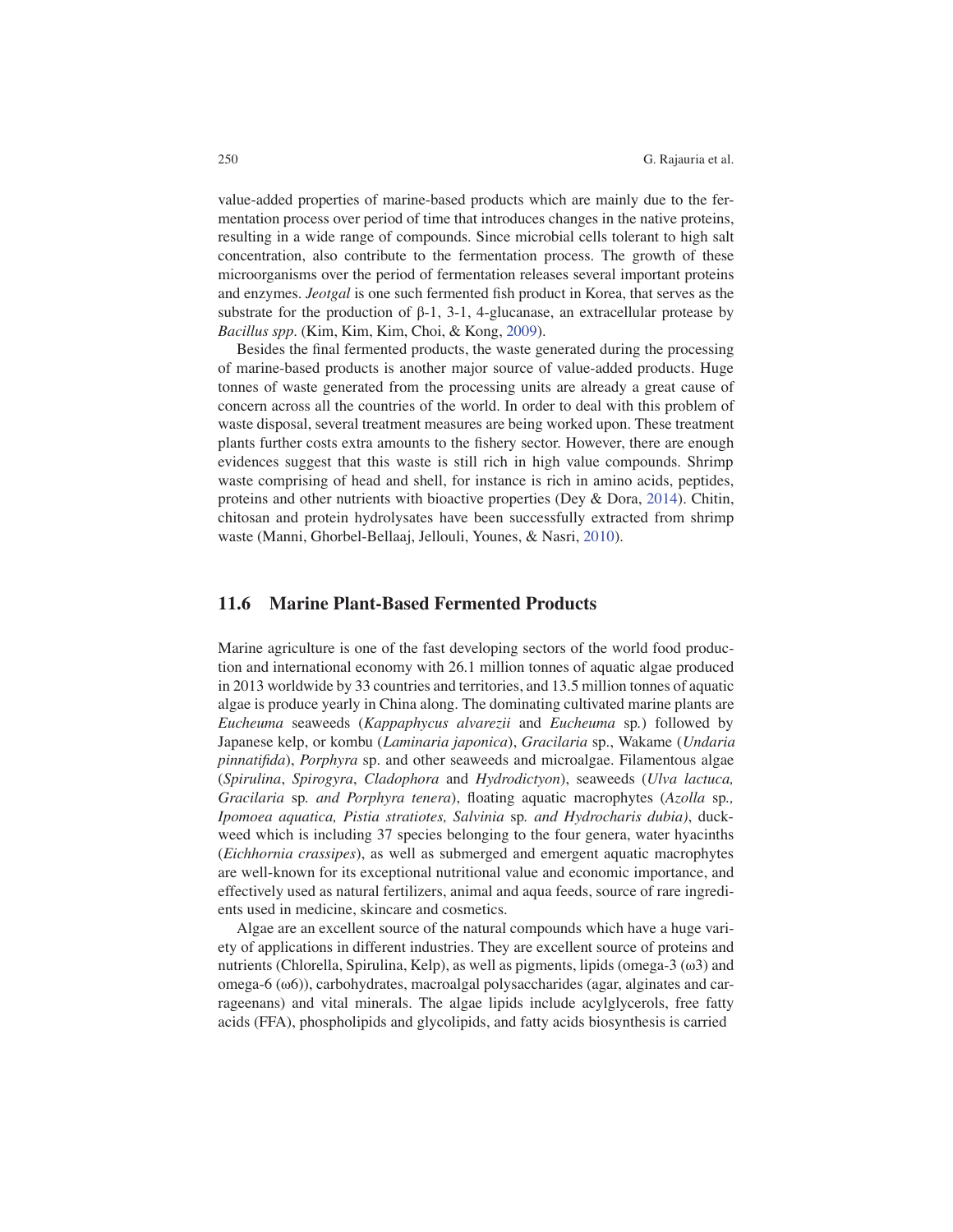out by biochemical pathways for *acetyl-*CoA production. Microalgae are also an excellent source of high-quality polyunsaturated fatty acids (PUFAs), such as α-Linolenic, docosapentaenoic, docosahexaenoic (DHA) and eicosapentaenoic acids (EPA; ω-3), γ-Linolenic and arachidonic acids (ARA; ω-6). The long chain ω-3 PUFA which are healthy development of the foetal brain (ARA and DHA), they are also effective in reduction cardiac diseases (high blood pressure, stroke and arrhythmia), depression, arthritis, asthma, Crohn's disease, ulcerative colitis, psoriasis, lupus, cystic fibrosis and cancer, especially EPA (Pulz & Gross, 2004).

Algin derived from *L. japonica* is also widely used in manufacturing of plastics, rubber products, pesticides, paints and paper. Some of the red, green and brown seaweeds and some filamentous algae are shown to be an excellent source of vitamins A, B, C, D, calcium, magnesium, potassium iodine, sulphur, selenium and zinc, proteins, algin, agar, chlorophyll, etc., super nutritious food additives for human diet. Many aquatic plants used in production of biofuel, hydrogen, paper ( celluloseand hemi-cellulose), building material, animal and aquatic feeds, marine ingredients supply and medicaluse. One of the most popular marine plant product is seaweed, which is a great source of polyphenols , peptides and polysaccharides (Zhang et al., 2007), extracted from plant using variety of methods. The diagram of the basic products manufactured from the seaweed using different methods (extraction, fermentation and pyrolysis) is shown in Fig. 11.1.

Marine algae by-products obtained using fermentation process using different types of microbes, such as *Bacillus subtilis, Pediococcus acidilacti, P. pentosaceus,* etc. The seaweed fermentation showed an increase in immunoglobulin concentration and stimulation of the immune system in poultry and mammals (Allen & Pond, 2002). Many active compounds derived from seaweed exhibit anticoagulant, anti-inflammatory, antiviral and anticancer properties. Usually, the basic marine plants fermentation process is triggered in distilled water supplemented with yeast extract (0.1%) and glucose (0.5%), followed by hydrolysis using cellulose enzyme (4%), and incubation under static condition. Cosmeceuticals, a novel class of products, which is a combination of cosmetics and pharmaceuticals, include extracts made from algae, seaweeds and sea minerals often possess UV some antioxidant protection properties. A variety of bioactive compounds isolated from marine macroalgae have many great health benefits and demonstrate antioxidant, antibacterial, antiviral, anti-inflammatory, apoptotic and anticoagulant activity, as well as present rich source of water-soluble dietary fibre (50–85% dry weight). The polysaccharides, such as fucoidan, alginate, laminarin and others derived from marine macroalgae, used as a prebiotic in animal feed and human health products*. Digenea* is an effective vermifuge agent, red algae from family *Dumontiaceae* inhibit the *Herpes simplex virus* and carrageenans have been patented as antiviral agents. *Kelp, Saccharina and Sargassum* polysaccharides could be effective against the breast and other types of cancer, as well as protect from heavy metal toxicity (Andrade et al., 2010). Fucoidans from *Ascophyllum nodosum*, *Saccharina japonica*, *U. pinnatifi da, Alaria* sp*.* and *Fucus evanescens* demonstrate powerful antitumorigenic potential (Vishchuk, Ermakova, & Zvyagintseva, 2013). To obtain the bioactives from the marine plants, researchers used acid− base hydrolysis, hot water or solvent extraction and enzymatic digestion (Ekanayake et al., 2008).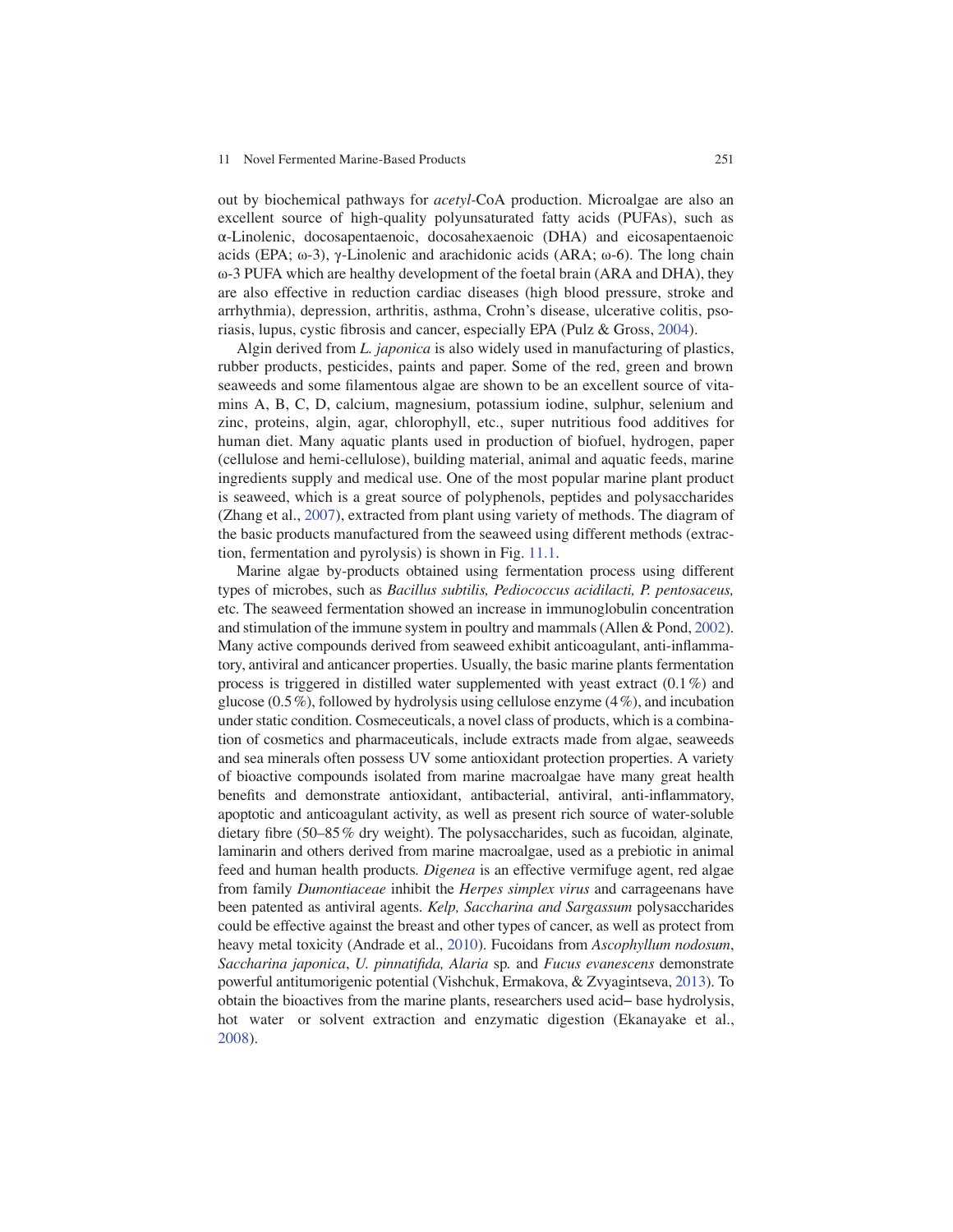252 G. Rajauria et al.



**Fig. 11.1** The basic diagram of the types of production from the seaweed plants (Copyright @ by Dr. M. Emerald, 2016)

*Pachymeniopsis elliptica, Sargassum horneri* and *Ulva pertusa* natural fermentation by adding sugar, water and keeping at room temperature (25 °C) for 3 months has been proposed as a method of active compounds release for potential anticoagulant activity. It has been found that the fermentation process improving the anticoagulant properties of the polysaccharide compound (Ekanayake et al., 2008).

Due to a limited availability of fish oil, and the focus on the use of microalgae as one of the main sources for Omega-3 production, the Omega-3 fatty acid market is expected to grow from current 32B to 36B by the end of 2016. Microalgae are also an abundant source of the omega-3 fatty acids which are crucial for a good health, and a variety of microalgal strains from genera *Phaeodactylum, Nannochloropsis, Thraustochytrium* and *Schizochytrium* has highest content of total lipids, over 50% of dry weight, both EPA and/or DHA. Omega-3 fatty acids  $(\omega$ -3) are used in the treatment of rheumatoid, Crohn's disease, ulcerative colitis, neurological conditions, psoriasis, asthma, lupus and cystic fibrosis. The fermentation and conversion of the carbohydrate fraction into glucose prior to lipid extraction caused 15% increase in additional lipids, as well as improved the solvent extractability of lipids from the algae (Trzcinski, Hernandez, & Webb, 2012) (Fig. 11.2).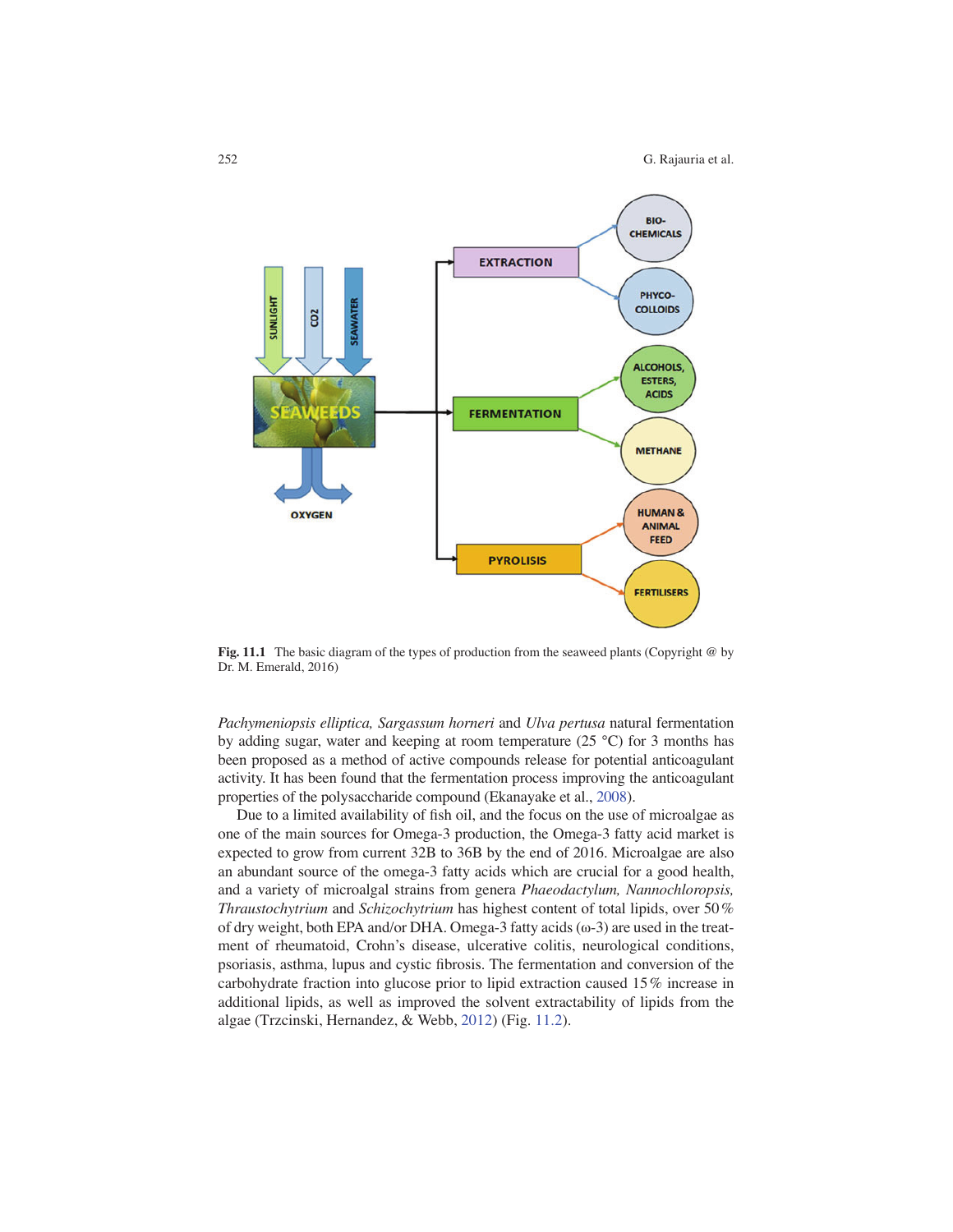

**Fig. 11.2** The basic diagram of the types of extraction and final products obtained from the microalgae lipids(Copyright @by Dr. M. Emerald, 2016)

### *11.6.1 Algal-Based Fermented Foodand Value-Added Products*

Most fermented foods are made from marine animals like fish and shrimp; however, no food products have yet been developed from marine plant materials like algae. Seaweed *Gracilaria fisheri* has been utilized for the production of a fermented beverage (Prachyakij, Charernjiratrakul, & Kantachote, 2008). Gupta, Abu-Ghannam, and Scannell (2011) used different brown Irish seaweed as sole source of nutrition for LAB and suggested the potential of fermentation of seaweeds with a possibility towards the development of functional food products. The same authors also explored *Saccharina latissima* and *Laminaria digitata* seaweed as a sole source of nutrition for *Lactobacillus Rhamnosus* probiotic bacterium for the development of possible fermented products with health-promoting properties (Gupta, Abu-Ghannam, & Rajauria, 2012). Wijesinghe et al. (2012) fermented the processing by-product of *Ecklonia cava* brown seaweed by the yeast *Candida utilis*. The study demonstrated that fermentation enhanced the polyphenolic content and resultant antioxidant activities, thus suggested fermented *E. cava* processing waste could be a potential alternate for the development of functional food and cosmetic products. Similarly, the red seaweed waste, obtained after extraction of agar-agar, has been fermented with LAB and yeast and the product has been utilized as a fertilizer (Ennouali, Ouhssine, Ouhssine, & Elyachioui, 2006). In another study, Felix and Pradeepa (2012) produced a fermented seaweed-based food for shrimp larvae wherein the *Ulva* sp. of seaweed was fermented with *L. plantarum* (LAB) and food grade *S. cerevisiae* yeast from grape. The substrate was also fortified with potato and soya powder as a sugar and nitrogen substrate, respectively. The findings concluded that the fermented seaweed product was an ideal material for feeding shrimp larvae. The seaweed biomass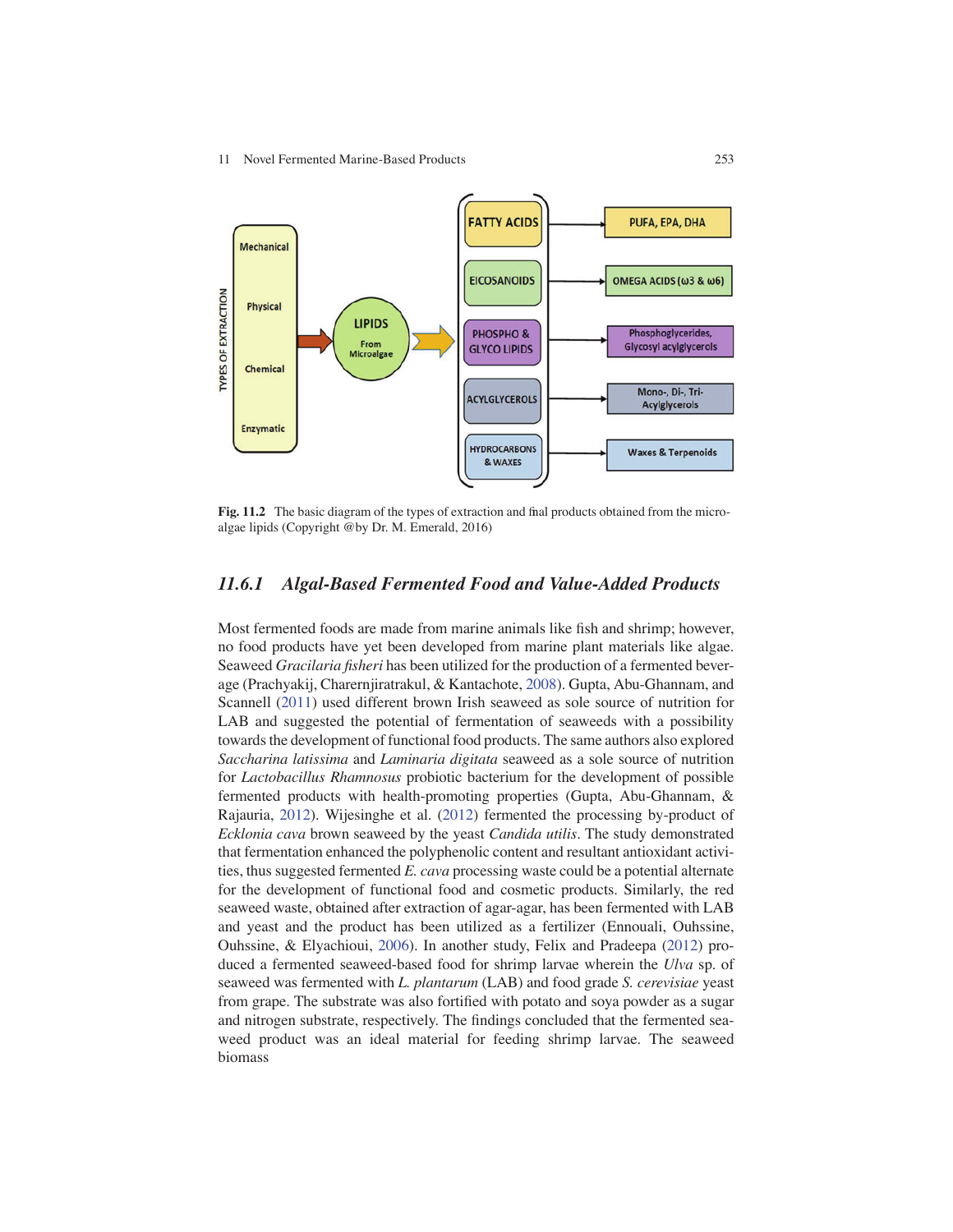is also considered a possible carbon source for lactic acid production which is one of the vital component of food, pharmaceutical , leather and textile sectors (Wee, Kim, & Ryu, 2006 ). Research showed that sugar from seaweed biomass are more promising or even more beneficial substrate than lignocellulosic biomass for L-lactic acid fermentation and production with different LAB species (Hwang, Lee, Kim, & Lee, 2011 ). Table 11.3 lists some of the most common algal species and microorganisms used for fermentation for value-added products preparation.

 Though, both macroalgae (seaweeds) and microalgae are possible materials for lactic acid fermentation, but their potential have not been explored for any commercial fermented product development. Recent research demonstrated that fermented sauce can be one of the possible products to be developed from *U. pinnatifida* and *Ulva* sp. of seaweed. However, the developed product has limited commercial value because of the shortage of amino acid compounds, which can be explained by the low protein content of seaweed. Additionally, seaweed contains exclusive polysaccharides such as alginate, laminarin, fucoidan and galactan which require novel enzymes to initiate the saccharification process, a very important step of many kinds of fermentations. Therefore, the advancement in enzyme products is essential for saccharification as well as future algal food product development (Uchida, 2011; Uchida & Miyoshi, 2013).

### *11.6.2 Other Non-food Algal-Based Fermented Products*

Apart from food products, algal species have shown a great potential to produce bioenergy (such as biodiesel and bioethanol) through fermentation. The renewable energy production with high energy yields is a vital new direction on the way of prevention and overcome of negative and potentially irreversible effects of fossil fuels and environmental pollution on the global climate with emissions of greenhouse gases. Anaerobic fermentation from various marine macroalgae such as *U*. *lactuca, P. tenera, U. pinnatifida* and especially *L. japonica* (the great source of carbon) are widely used for production of hydrogen (Mohan, 2010). The standard routes for  $H_2$  production from the algae are based on using fermentation, anaerobic fermentation, enzymatic and microbial electrolysis. The further development of the process including combination of fermentation, microbial electrolysis, bioaugmentation and multiple process integration directed towards improvement of the process efficiency. The most important factors for the water-splitting photosynthesis, photofermentation, dark fermentation and microbial electrolysis directed towards the optimal and effective  $H_2$  production are (a) specific type of algae (e.g. green algae); (b) appropriate substrate and supplementation with nutrients, carbon and nitrates; (c) the optimal concentrations of phosphate; (d) supplementation with suitable metal ions; (e) presence of a specific bacteria for anoxygenic photofermentation ( *Allochromatium vinosum, Thiocapsa roseopersicina, Rhodobacter sphaeroides,* Chlorobium vibrioforme, Desulfuromonas acetoxidans and Chloroflexus aurantia*cus* ) (Ghosh, Sobro, & Hallenbeck, 2012 ) and dark fermentation ( *Enterobacter aerogenes, Enterobacter cloacae, Escherichia coli, Citrobacter intermedius,*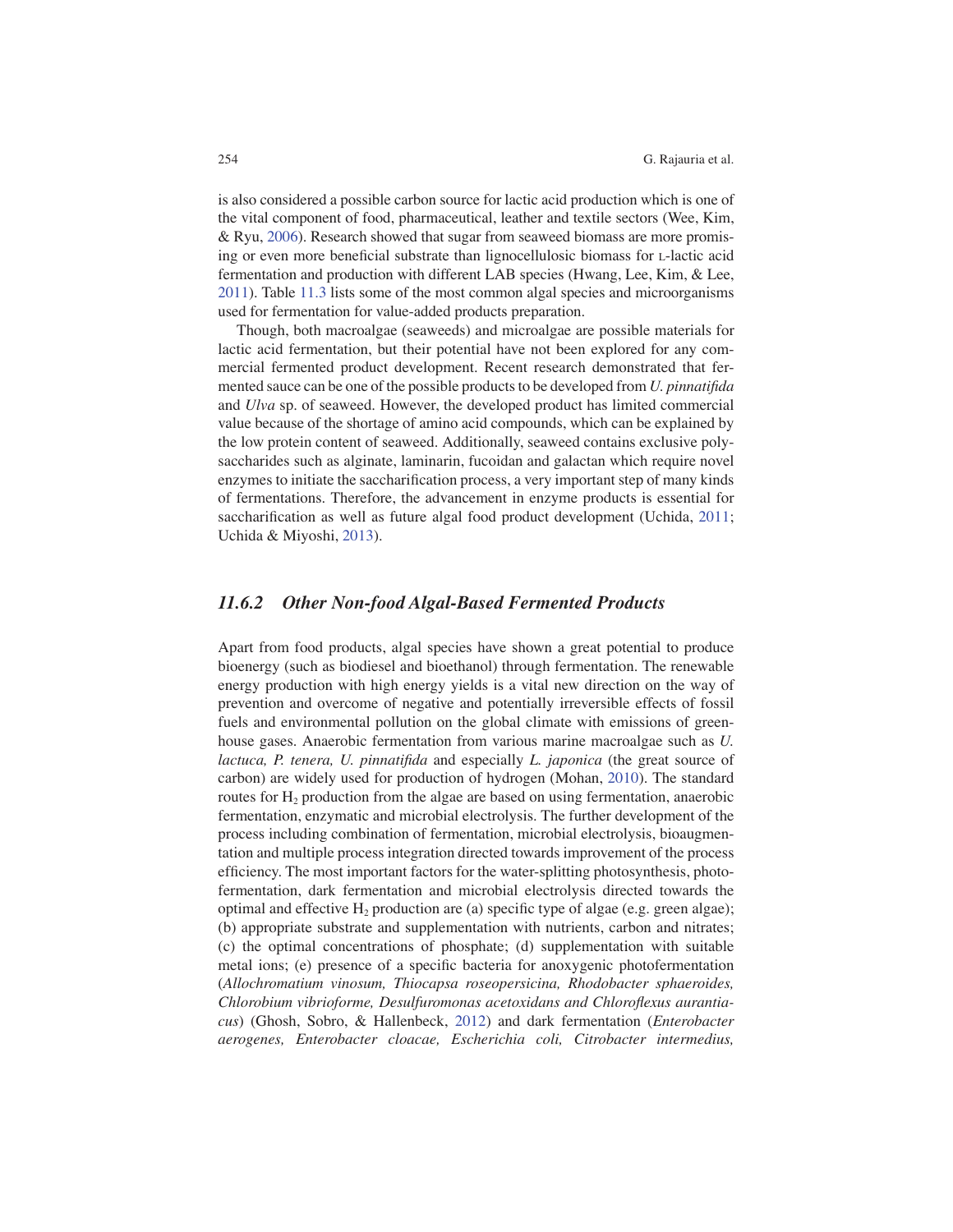| Raw material                                                                     | Microorganisms                                                                                                                      | Value-added component                                                                                          | References                                             |
|----------------------------------------------------------------------------------|-------------------------------------------------------------------------------------------------------------------------------------|----------------------------------------------------------------------------------------------------------------|--------------------------------------------------------|
| Microalga (Pavlova lutheri)                                                      | Yeast (Hansenula polymorpha)                                                                                                        | Peptide for its protective effect against<br>oxidative stress as well as inhibitory<br>effect on melanogenesis | Oh et al. (2015)                                       |
| Brown seaweed (Sargassum sp.)                                                    | Marine LAB isolates (Pediococcus acidilactici,<br>Weissella paramesenteroides Pediococcus<br>pentosaceus, and Enterococcus faecium) | antioxidant and anticoagulant activity<br>Polyphenol and polysaccharides for                                   | Halami, & Sachindra (2014)<br>Shobharani, Nanishankar, |
| Brown, green and red seaweed (Undaria<br>pinnatifida, Ulva sp. and Porphyra sp.) | LAB (Lactobacillus brevis, Lactobacillus casei and<br>Lactobacillus plantarum)                                                      | Seaweed sauce as a source of protein                                                                           | Uchida & Miyoshi (2013)                                |
| Red and brown seaweed (Porphyra sp.<br>and U. pinnatifida)                       |                                                                                                                                     | Diet for Stockbreeding animals as a<br>source of minerals                                                      | Uchida & Miyoshi (2013)                                |
| Brown seaweed (Saccharina latissima<br>and Laminaria digitata)                   | Lactobacillus rhamnosus                                                                                                             | Seaweed with higher antioxidant activity<br>for probiotic product development                                  | Gupta et al. (2012)                                    |
| Brown seaweed (Ecklonia cava)                                                    | Yeast (Candida utilis)                                                                                                              | Fermented by-product as a potential<br>antioxidant                                                             | Wijesinghe et al. (2012)                               |
| Blue-green alga Spirulina (Arthrospira<br>platensis)                             | bifidum, L. casei, B. infantis, B. longum, Lactococcus<br>LAB (Lactobacillus acidophilus, Bifidobacterium<br>lactis)                | antioxidant, anti-inflammatory, and UV<br>Production of phycocyanin for<br>protective activities               | Liu, Hou, Lee, Chuang, &<br>Lin(2011)                  |
| Brown seaweed (Himanthalia elongata,<br>L. digitata and Laminaria saccharina)    | Lactobacillus plantarum                                                                                                             | Fermented seaweed as a source of a<br>range of functional foods                                                | Gupta et al. (2011)                                    |
| Seaweed sugars                                                                   | LAB (L. rhamnosus (KCTC 3237), L. casei, L. brevis,<br>L. diolivorans, L. collinoides, L. salivarius, and L.<br>plantarum           | <b>Biomass feedstock</b>                                                                                       | Hwang et al. $(2011)$                                  |
| Green seaweed (Ulva reticulata)                                                  | Lactobacillus plantarum and Saccharomyces<br>cerevisiae                                                                             | Silage preparation for prawn larval<br>development                                                             | Felix and Pradeepa (2012)                              |
| Brown seaweed (Sargassum fulvellum)                                              |                                                                                                                                     | Anticoagulant activity of sulphated<br>polysaccharide                                                          | De Zoysa, Nikapitiya, Jeon,<br>Jee, & Lee (2008)       |
| Brown seaweed (U. pinnatifida)                                                   | Mixture of LAB (Lactobacillus brevis) and yeasts<br>(Debaryomyces hansenii and Candida sp.)                                         | Marine silage preparation for young<br>pearl oysters                                                           | Uchida, Numaguchi, &<br>Murata (2004)                  |

Table 11.3 Fermentation of marine plants and microorganisms involved in the process  **Table 11.3** Fermentation of marine plants and microorganisms involved in the process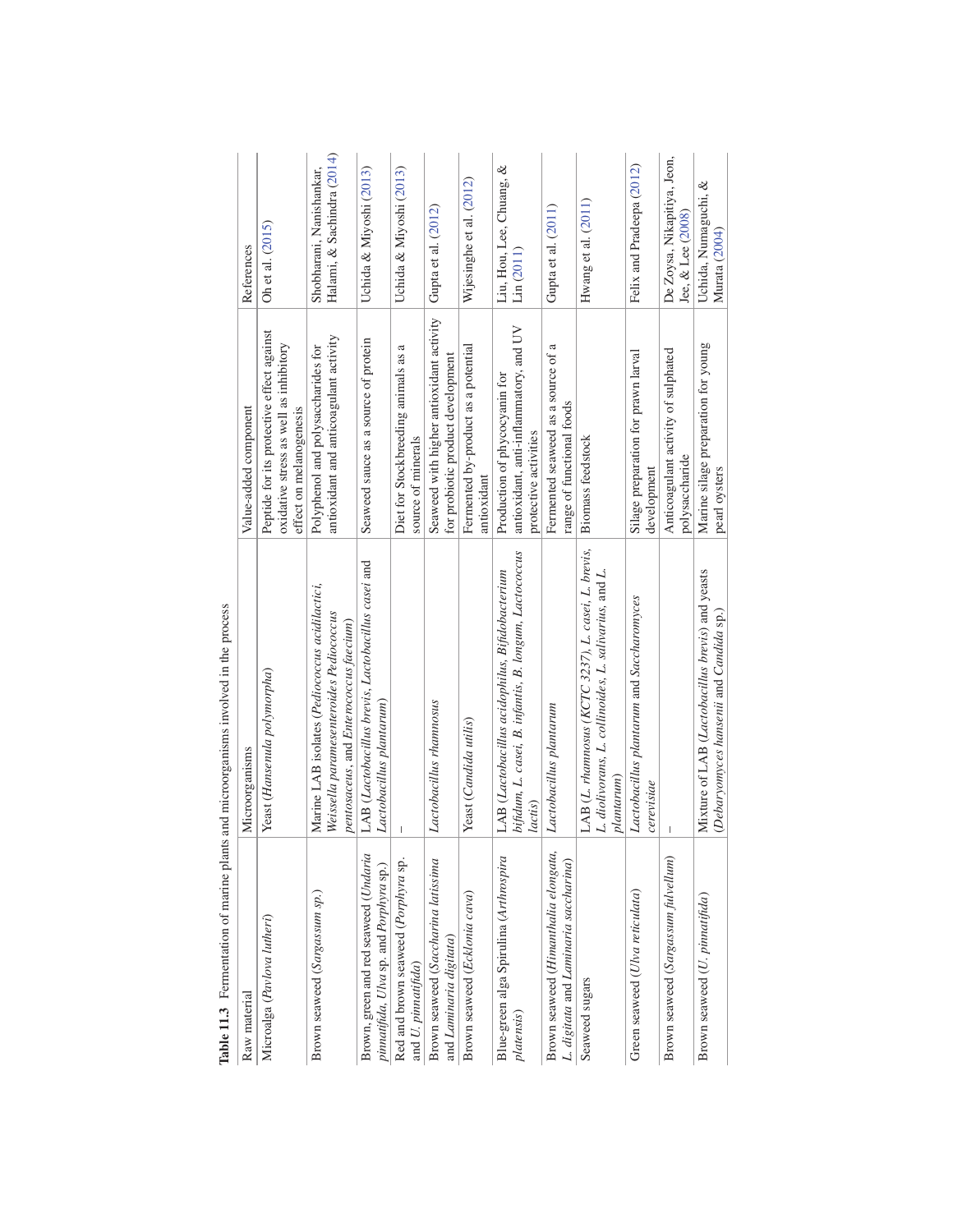*Clostridium beijerinckii, Clostridium paraputrifi cum, Ruminococcus albus* and others). The appropriate substrate and temperature (the maximal yield of  $H_2$  in mixed microbial population is obtained at 35–45 °C) are different and important for different types of bacteria to have a maximum efficiency of the fermentation process. The maximum optimal pH for the efficient  $H_2$  production is maintained at 6.0 (Van Ginkel, Sung,  $\&$  Lay, 2001). The enzymes (e.g. hydrogenase), co-enzymes and Fe<sup>+</sup> concentrations presented in the substrate are essential for the microbial growth, development and molecular transport, as well as for the effective fermentation process (Lee, Miyahara, & Noike, 2001). The high concentration of Mg<sup>+</sup>, Na<sup>+</sup> and Zn<sup>+</sup> were found to be essential to achieve the maximum yields of  $H_2$ . The use of the organic substances from the fermentation effluents is a novel proposal. There is also a variety of secondary processes involved, such as methanogenesis, acidogenic fermentation for  $H_2$  and photobiological processes for  $H_2$  production.

The biofuels which can be produced from the algal biomass are biodiesel, bioethanol, biobutanol, biomethane, jet fuel, biohydrogen and thermochemical conversion products such as bio-oil, biocrude and syngas (Chinnasamy, Rao, Bhaskar, Rengasamy, & Singh, 2012). A lot of research is being carried out for developing microalgal biodiesel technology by performing bioprospecting of high-lipid-containing strains as well as by inducing higher lipid production by various physiological and genetic strain improvement methods. Therefore, lipid extraction is an extremely important process for the production of microalgal biodiesel. The cost of microalgae biodiesel is 15.70 US\$/L, which is significantly lower than microalgae biodiesel produced from the photobioreactor (73.5 US\$/L) (Lam & Lee, 2014). The main adjustments which must be done in order to increase the efficiency, suggesting that an improvement in the fermentation process will reduce the production costs and increase the process efficiency. The main points to pay attention to are the substrate (glucose) feeding and process control in the fermenter must be optimized to reduce the fermentation time frame; the glucose might be changed to a cheaper feedstock, such as cassava, Jerusalem artichoke or waste molasses and high-value by-products or co-products, such as carotene and lutein, might be explored to supplement algal biodiesel production.

Microalgal biodiesel products are usually obtained by bioprospecting of highlipid-containing strains and inducing higher lipid production by various strains. There are quite a few methods of the lipids and oil extraction from algae, which are established on the present market: Folch, Bligh, Dyer and Matyas methods, superior solvent extraction, lipid hydrolysis, supercritical in situ transesterification, ultrasonic, bead beating, expeller press, solvent extraction, osmotic pressure, isotonic solution, enzymatic and microwave extraction. The solvent extraction, osmotic pressure and isotonic solution are the simplest, economical and sustainable methods with many advantages, such as use of dry and wet algae biomass, free of toxic organic solvents. However, the combinative method (e.g. enzymatic and mechanical, and others) is the most promising and effective lipid extraction which reduces energy consumption and also increases total process efficiency.

There is a huge demand in additional research and development directed towards optimization, better efficiency and process improvement. One of the challenges is high energy consumption in the biofuel production process from the aquatic plants, especially involved into separation of the algal products from the aqueous medium, as well as contribution to greenhouse gas emissions, due to the current energy inputs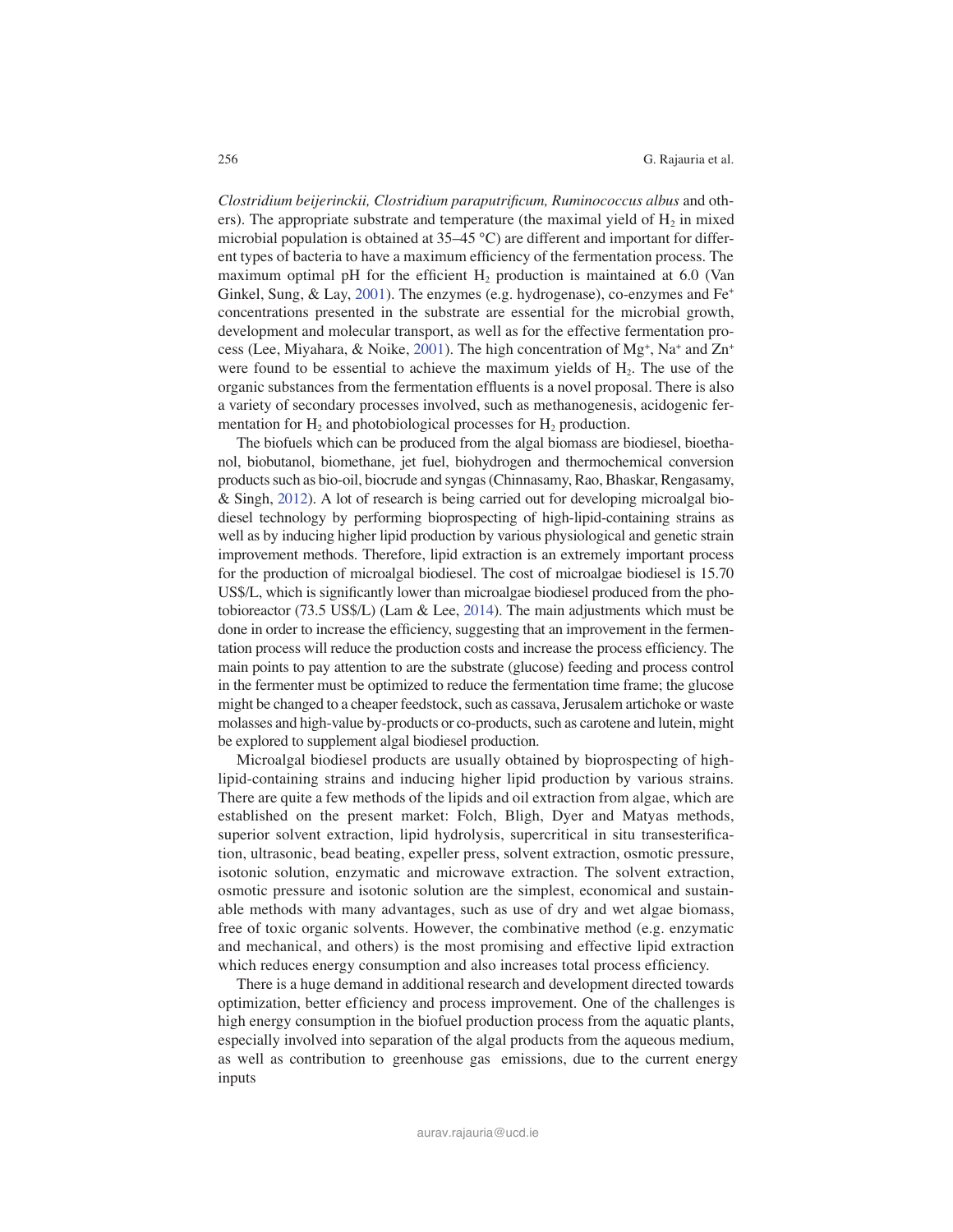required for algal biofuel production. Research dedicated to a low-energy separation processes, use of clear waste water and setting up the nutrients recovery process need to be done in order to increase the effectiveness and to lower the costs of the biofuel production. A major biotechnology advances, such as development of super productive aquatic plants and algae strains and improvement of technical aspects, are needed to achieve sustainable, large-scale algal biofuel production.

### **11.7 Challenges and Future Trends**

Though traditional fermented marine products provide preferred organoleptic quality, but their safety and inadequate shelf-life is still a matter of concern. Since live microorganisms are the integral part of the fermentation, the risk of contamination and consequent toxicity are the major challenges for fermented food products . In addition, excess and regular consumption of fermented food may also expose certain risk and health hazards. According to US federal agency report, Alaskan Eskimos possess high risk of botulism disease because of the consumption of traditional marine-based fermented food. The Eskimos ferment whole fish, fish heads, walrus, seal and whale flippers in airtight plastic container for an prolonged period of time before being consumed. The utilization of airtight plastic containers or wrappers creates anaerobic conditions thus provide favourable environment for *C. botulinum* bacteria to thrive in the microaerophilic conditions which causes botulism (Ganguly, 2012; US Federal Agency Report). Therefore, the fermented food industry is looking for some alternative or synergistic approaches that can enhance the quality and shelf-life of final products without compromising its traditional alikeness. To fulfil the industrial demand, the research has been carried out to explore the application of novel non-thermal approaches like pulse electric field and high pressure processing in last two decades. These emerging techniques offer numerous alternates in developing microbiologically safewith improved shelf-life, healthy and nutritious fermented products with very slight implication on its nutrition and organoleptic characteristics (Ojha et al., 2015; Nordvi et al., 2007).

However, despite the advancement in industrial starter culture and novel process control, the fermented products have not attracted the consumers and none of the production approach has been commercialized yet (Burgess, 2014; Skåra et al., 2015). Although, few producers in Europe is practicing a standardized procedure for fermented fish product preparation but limited scientific knowledge regarding the novel processing techniques is still a biggest challenge for them. Moreover, the complexity of resident microflora and the interaction of different enzymes in gut possess another challenge for its successful implementation (Skåra et al., 2015). Nevertheless, recent advancement in non-destructive spectroscopic analytic tools and improvement in taste and other organoleptic properties could be helpful to expand this knowledge. Furthermore, a deeper knowledge of process monitoring and starter culture will help to control the fermentation and may produce new product types (Skåra et al., 2015; Svensson, Nielsen, & Bro, 2004). Despite the greater advancement in the technology, new industry-based algal fermentation still has a great potential to explore and will remain open for future research.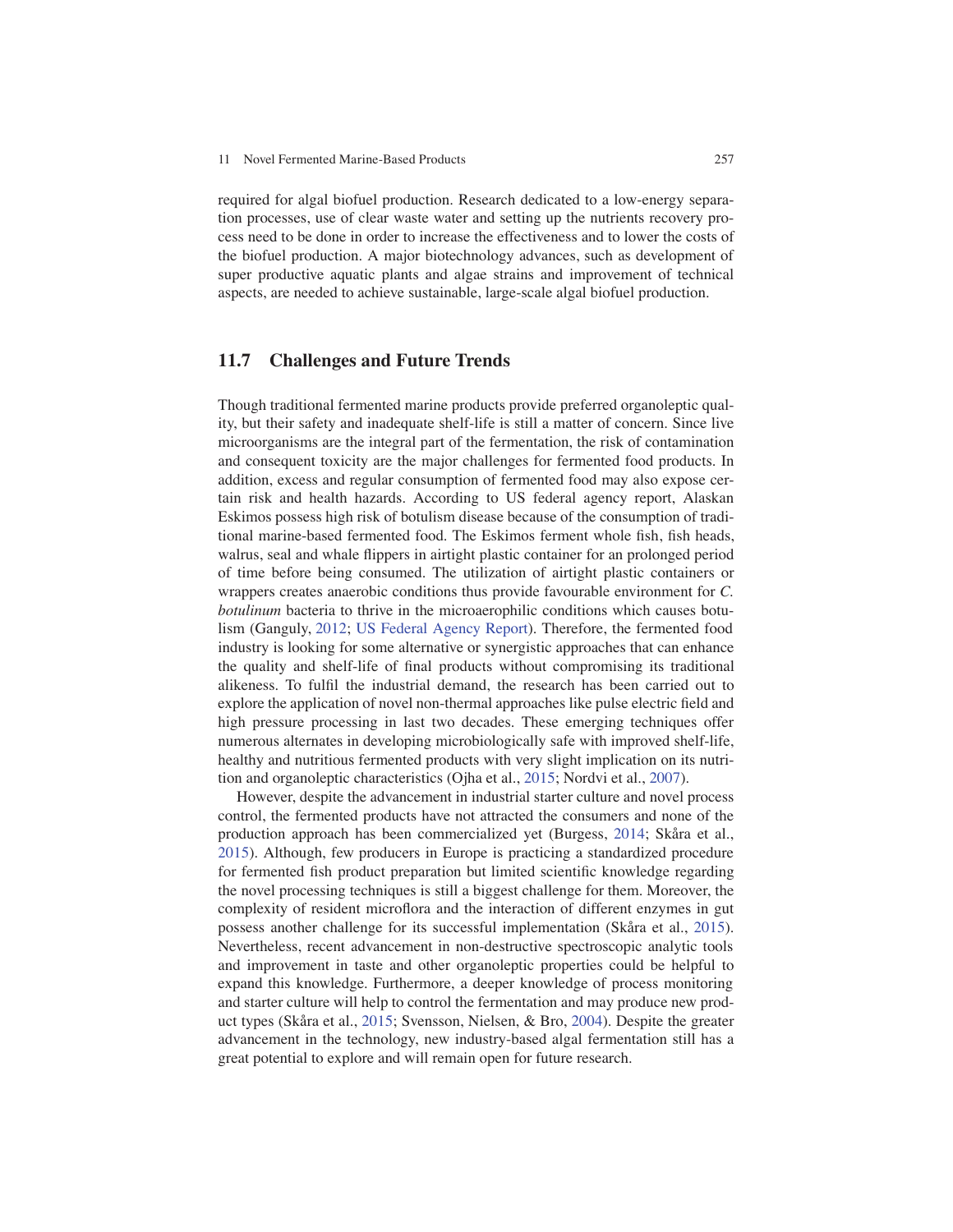#### **References**

- Allen, V. G., & Pond, K. R. (2002). *Seaweed supplement diet for enhancing immune response in mammals and poultry* . Lubbock, TX: Texas Tech University.
- Andrade, L. R., Leal, R. N., Noseda, M., Duarte, M. E., Pereira, M. S., Mourão, P. A., et al. (2010). Brown algae overproduce cell wall polysaccharides as a protection mechanism against the heavy metal toxicity. Marine Pollution Bulletin, 60, 1482-1488.
- Anihouvi, V., Ayernor, G., Hounhouigan, J., & Sakyi-Dawson, E. (2006). Quality characteristics of lanhouin: A traditional processed fermented fish product in the Republic of Benin. *African Journal of Food Agriculture Nutrition and Development, 6* (1), 1–15.
- Anihouvi, V., Kindossi, J., & Hounhouigan, J. (2012). Processing and quality characteristics of some major fermented fish products from Africa: A critical review. *International Research Journal of Biological Sciences, 1* , 72–84.
- Anihouvi, V., Sakyi-Dawson, E., Ayernor, G., & Hounhouigan, J. (2007). Microbiological changes in naturally fermented cassava fish (Pseudotolithus sp.) for lanhouin production. *International Journal of Food Microbiology, 116* (2), 287–291.
- Barriere, C., Centeno, D., Lebert, A., Leroy-Setrin, S., Berdague, J. L., & Talon, R. (2001). Roles of superoxide dismutase and catalase of *Staphylococcus xylosus* in the inhibition of linoleic acid oxidation. *FEMS Microbiology Letters*, 201(2), 181-185.
- Beddows, C. G. (1997). Fermented fish and fish products. In B. J. B. Wood (Ed.), *Microbiology of fermented foods* (pp. 416–440). London, UK: Springer.
- Bourdichon, F., Casaregola, S., Farrokh, C., Frisvad, J. C., Gerds, M. L., Hammes, W. P., et al. (2012). Food fermentations: Microorganisms with technological beneficial use. *International Journal of Food Microbiology, 154* (3), 87–97.
- Burgess, P. J. (2014). Modification of a traditional Korean food product (Gochujang) to enhance its consumer acceptability as an ethnic food. *Journal of Ethnic Foods, 1* (1), 13–18.
- Campbell-Platt, G. (1987). *Fermented foods of the world—A dictionary and guide* . London: Butterworths. ISBN 0-407-00313-4.
- Chinnasamy, S., Rao, P. H., Bhaskar, S., Rengasamy, R., & Singh, M. (2012). Algae: A novel biomass feedstock for biofuels. In R. Arora (Ed.), *Microbial biotechnology: Energy and environment* (pp. 224–239). Wallingford, UK: CAB International.
- Chuon, M. R., Shiomoto, M., Koyanagi, T., Sasaki, T., Michihata, T., Chan, S., et al. (2014). Microbial and chemical properties of Cambodian traditional fermented fish products. *Journal of the Science of Food and Agriculture, 94* (6), 1124–1131.
- Clucas, I. (1982). *Fish handling, preservation and processing in the tropics: Part 2* . Tropical Products Institute.
- De Zoysa, M., Nikapitiya, C., Jeon, Y. J., Jee, Y., & Lee, J. (2008). Anticoagulant activity of sulfated polysaccharide isolated from fermented brown seaweed Sargassum fulvellum. *Journal of Applied Phycology, 20* (1), 67–74.
- Dey, S. S., & Dora, K. C. (2014). Antioxidative activity of protein hydrolysate produced by alcalase hydrolysis from shrimp waste (Penaeus monodon and Penaeus indicus). *Journal of Food Science and Technology, 51* (3), 449–457.
- Dobson, A., Sanozky-Dawes, R., & Klaenhammer, T. (2007). Identification of an operon and inducing peptide involved in the production of lactacin B by Lactobacillus acidophilus. *Journal of applied microbiology, 103* (5), 1766–1778.
- Duarte, J., Vinderola, G., Ritz, B., Perdigón, G., & Matar, C. (2006). Immunomodulating capacity of commercial fish protein hydrolysate for diet supplementation. *Immunobiology*, 211(5), 341–350.
- Ekanayake, P. M., Nikapitiya, C., De Zoysa, M., Whang, I., Kim, S. J., & Lee, J. (2008). Novel anticoagulant compound from fermented red alga *Pachymeniopsis elliptica. European Food Research and Technology, 227* , 897–903.
- Ennouali, M., Ouhssine, M., Ouhssine, K., & Elyachioui, M. (2006). Biotransformation of algal waste by biological fermentation. *African Journal of Biotechnology, 5* (13), 1233–1237.

#### 258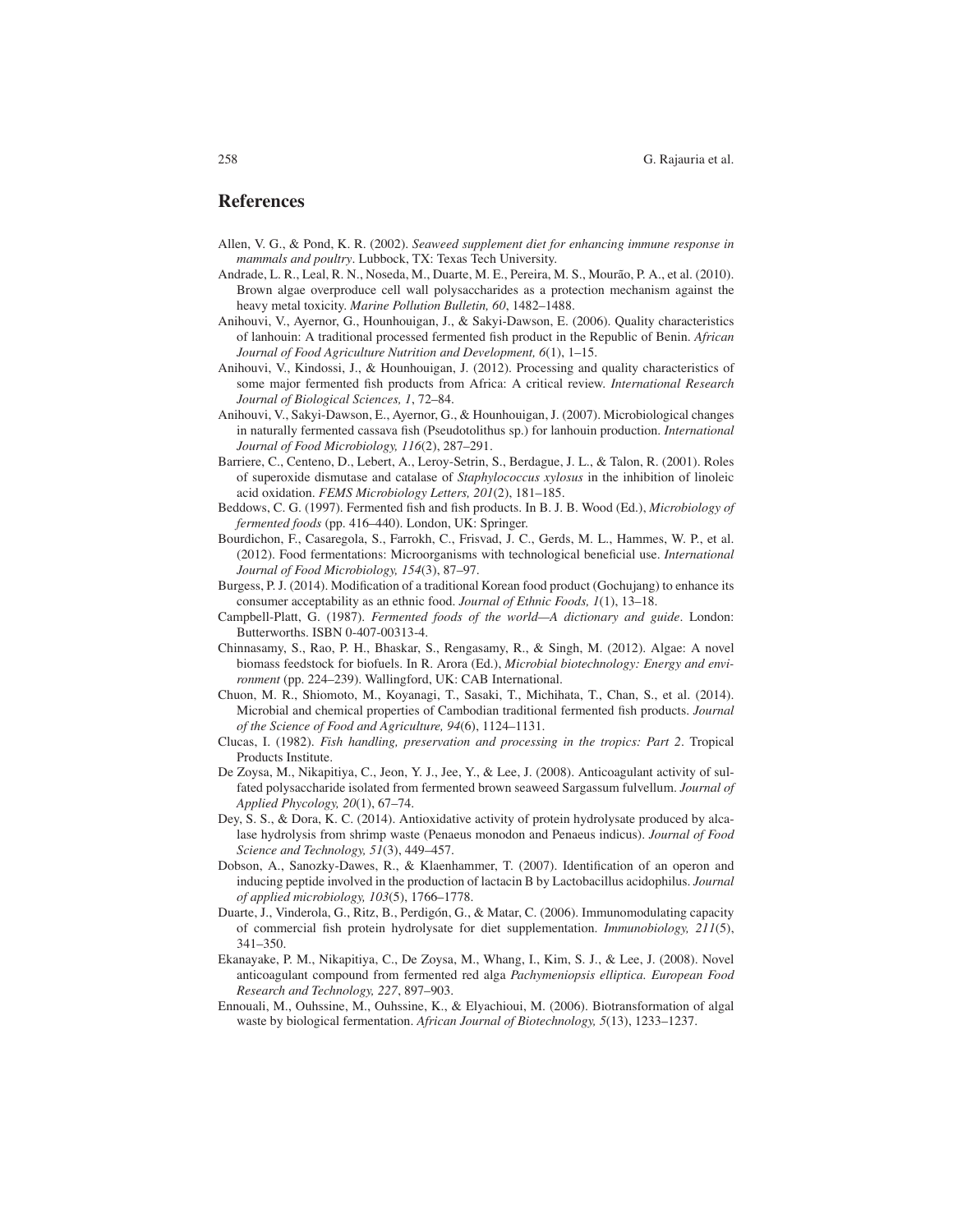- Essuman, K. M. (1992). *Fermented fish in Africa: A study on processing, marketing, and consumption (No. 329)* . FAO (Food & Agriculture Organization) Fisheries Technical Paper No. 329. Rome, 80p.
- Faithong, N., & Benjakul, S. (2014). Changes in antioxidant activities and physicochemical properties of Kapi, a fermented shrimp paste, during fermentation. *Journal of Food Science and Technology, 51* (10), 2463–2471.
- Faithong, N., Benjakul, S., Phatcharat, S., & Binsan, W. (2010). Chemical composition and antioxidative activity of Thai traditional fermented shrimp and krill products. *Food Chemistry, 119* (1), 133–140.
- Felix, S., & Pradeepa, P. (2012). Seaweed ( *Ulva reticulata* ) based fermented marine silage feed preparation under controlled conditions for Penaeus monodon larval development. *Journal of Marine Science: Research & Development, 1(1), 1-3.*
- Fitzgerald, A., Rai, P., Marchbank, T., Taylor, G., Ghosh, S., Ritz, B., et al. (2005). Reparative properties of a commercial fish protein hydrolysate preparation. *Gut*, 54(6), 775-781.
- Fukami, K., Ishiyama, S., Yaguramaki, H., Masuzawa, T., Nabeta, Y., Endo, K., et al. (2002). Identification of distinctive volatile compounds in fish sauce. *Journal of Agricultural and Food Chemistry, 50* (19), 5412–5416.
- Ganguly, S. (2012). *Food microbiology* . Saarbrücken, Germany: AV Akademikerverlag GmbH & Co. KG/LAP LAMBERT Academic. ISBN 978-3-8484-8217-7.
- Gelman, A., Drabkin, V., & Glatman, L. (2000). Evaluation of lactic acid bacteria, isolated from lightly preserved fish products, as starter cultures for new fish-based food products. *Innovative Food Science & Emerging Technologies, 1* (3), 219–226.
- Ghosh, D., Sobro, I. F., & Hallenbeck, P. C. (2012). Optimization of the hydrogen yield from single- stage photofermentation of glucose by *Rhodobacter capsulatus* jp91 using response surface methodology. *Bioresources Technology, 123* , 199–206.
- Giri, A., Osako, K., & Ohshima, T. (2010). Identification and characterisation of headspace volatiles of fish miso, a Japanese fish meat based fermented paste, with special emphasis on effect of fish species and meat washing. *Food Chemistry, 120*(2), 621-631.
- Gupta, S., Abu-Ghannam, N., & Rajauria, G. (2012). Effect of heating and probiotic fermentation on the phytochemical content and antioxidant potential of edible Irish brown seaweeds. *Botanica Marina, 55* (5), 527–537.
- Gupta, S., Abu-Ghannam, N., & Scannell, A. G. (2011). Growth and kinetics of *Lactobacillus plantarum* in the fermentation of edible Irish brown seaweeds. *Food and Bioproducts Processing, 89* (4), 346–355.
- Gürakan, G.C. 2007. *Biopreservation by lactic acid bacteria* . In Metabolism and Applications of Lactic acid bacteria, 15-31 ISBN: 978-81-308-0203-9 Editor: Barbaros Ozer. Published by Research Signpost, India.
- Hagen, H., & Vestad, G. (2012). *Tre sterke fra innlandetdom rakefisk, akevitt og pultost*. Brumunddal, Norway: Gutu Forlag.
- Hammes, W. P., & Vogel, R. F. (1995). The genus Lactobacillus. In B. J. B. Wood & W. H. Holzapfel (Eds.), *The lactic acid bacteria* (Vol. 2, pp. 19–54). London: Chapman and Hall.
- Han, K. I., Kim, Y. H., Hwang, S. G., Jung, E. G., Patnaik, B. B., Han, Y. S., et al. (2014). Bacterial community dynamics of salted and fermented shrimp based on denaturing gradient gel electrophoresis. *Journal of Food Science, 79* (12), M2516–M2522.
- Harikedua, S. D., Wijaya, C. H., & Adawiyah, D. R. (2012). Relationship between sensory attributes of bakasang (a traditional Indonesian fermented fish product) and its physicochemical properties. *Fisheries Science, 78* (1), 187–195.
- Hu, Y., Xia, W., & Ge, C. (2008). Characterization of fermented silver carp sausages inoculated with mixed starter culture. *LWT--Food Science and Technology, 41* (4), 730–738.
- Hwang, H. J., Lee, S. Y., Kim, S. M., & Lee, S. B. (2011). Fermentation of seaweed sugars by Lactobacillus species and the potential of seaweed as a biomass feedstock. *Biotechnology and Bioprocess Engineering, 16* (6), 1231–1239.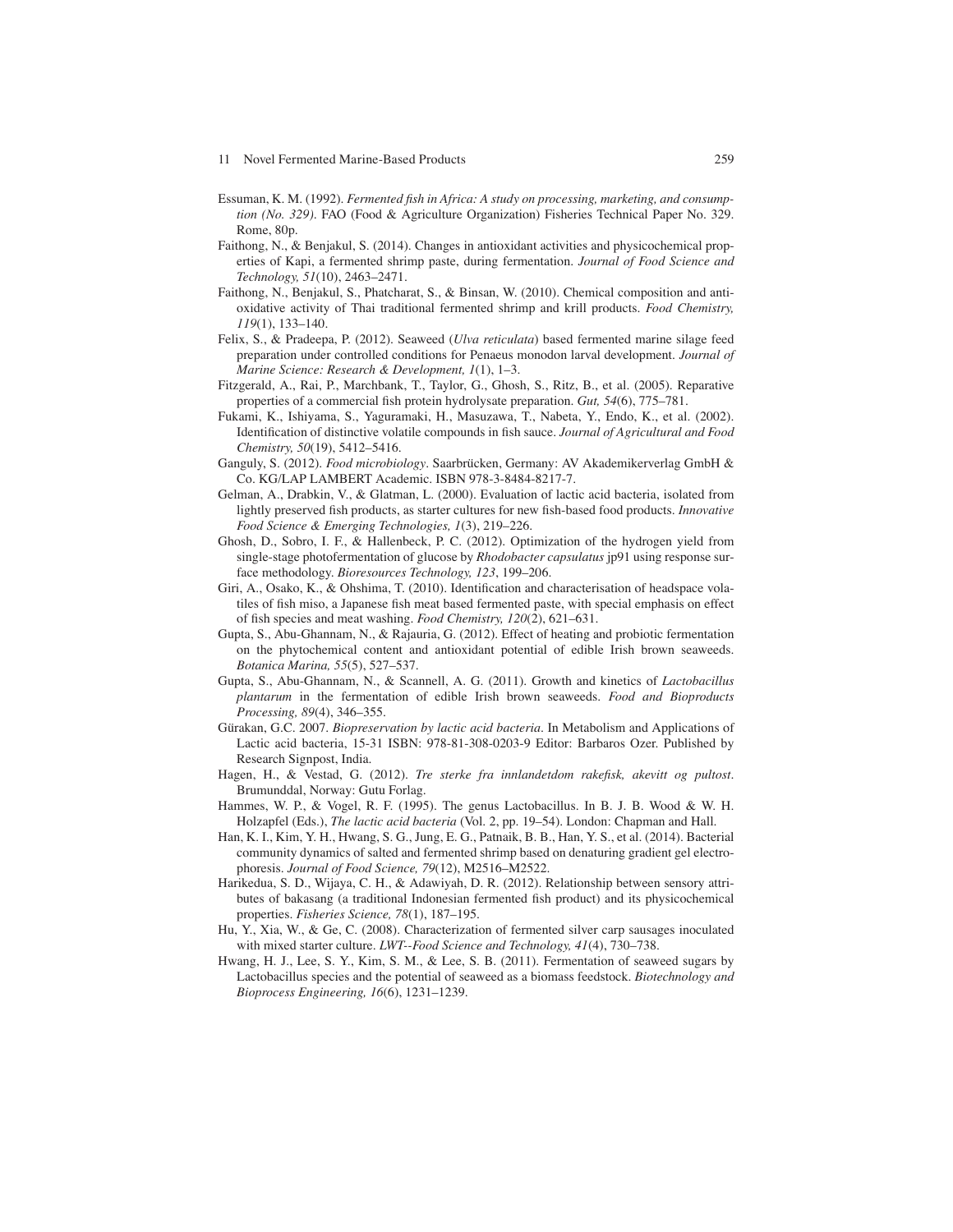- Ichimura, T., Hu, J., Aita, D. Q., & Maruyama, S. (2003). Angiotensin I-converting enzyme inhibitory activity and insulin secretion stimulative activity of fermented fish sauce. *Journal of Bioscience and Bioengineering, 96* (5), 496–499.
- Ijong, F. G., & Ohta, Y. (1996). Physicochemical and microbiological changes associated with bakasang processing—A traditional Indonesian fermented fish sauce. *Journal of the Science of Food and Agriculture, 71* (1), 69–74.
- Je, J.-Y., Park, P.-J., Jung, W.-K., & Kim, S.-K. (2005). Amino acid changes in fermented oyster (Crassostrea gigas) sauce with different fermentation periods. *Food Chemistry, 91* (1), 15–18.
- Je, J.-Y., Park, J.-Y., Jung, W.-K., Park, P.-J., & Kim, S.-K. (2005). Isolation of angiotensin I converting enzyme (ACE) inhibitor from fermented oyster sauce, Crassostrea gigas. *Food Chemistry, 90(4), 809-814.*
- Jiang, J.-J., Zeng, Q.-X., & Zhu, Z.-W. (2011). Analysis of volatile compounds in traditional Chinese fish sauce (Yu Lu). *Food and Bioprocess Technology*, 4(2), 266-271.
- Jiang, J. J., Zeng, Q. X., Zhu, Z. W., & Zhang, L. Y. (2007). Chemical and sensory changes associated Yu-lu fermentation process—A traditional Chinese fish sauce. *Food Chemistry, 104(4)*, 1629–1634.
- Khem, S., Young, O. A., Robertson, J. D., & Brooks, J. D. (2013). Development of model fermented fish sausage from marine species: A pilot physicochemical study. *Food and Nutrition Sciences, 4* (12), 1229.
- Kilinc, B., Cakli, S., Tolasa, S., & Dincer, T. (2006). Chemical, microbiological and sensory changes associated with fish sauce processing. *European Food Research and Technology*, *222* (5–6), 604–613.
- Kim, E.-Y., Kim, D.-G., Kim, Y.-R., Choi, S.-Y., & Kong, I.-S. (2009). Isolation and identification of halotolerant Bacillus sp. SJ-10 and characterization of its extracellular protease. *The Korean Journal of Microbiology, 45* (2), 193–199.
- Kleekayai, T., Saetae, D., Wattanachaiyingyong, O., Tachibana, S., Yasuda, M., & Suntornsuk, W. (2015). Characterization and in vitro biological activities of Thai traditional fermented shrimp pastes. *Journal of Food Science and Technology, 52* (3), 1839–1848.
- Kobayashi, T., Kajiwara, M., Wahyuni, M., Kitakado, T., Hamada-Sato, N., Imada, C., et al. (2003). Isolation and characterization of halophilic lactic acid bacteria isolated from "terasi" shrimp paste: A traditional fermented seafood product in Indonesia. *The Journal of General and Applied Microbiology, 49* (5), 279–286.
- Kołożyn-Krajewska, D., & Dolatowski, Z. J. (2012). Probiotic meat products and human nutrition. *Process Biochemistry, 47* (12), 1761–1772.
- Kurlansky, M. (2003). *Salt: A world history* . New York: Bloomsbury.
- Lam, M. K., & Lee, K. T. (2014). Cultivation of Chlorella vulgaris in a pilot-scale sequential-baffled column photobioreactor for biomass and biodiesel production. *Energy Conversion and Management, 88* , 399–410.
- Lee, C. H. (1997). Lactic acid fermented foods and their benefits in Asia. *Food Control*, 8(5), 259–269.
- Lee, Y. G., Kim, J. Y., Lee, K. W., Kim, K. H., & Lee, H. J. (2003). Peptides from anchovy sauce induce apoptosis in a human lymphoma cell (U937) through the increase of caspase‐3 and‐8 activities. Annals of the New York Academy of Sciences, 1010(1), 399-404.
- Lee, Y. J., Miyahara, T., & Noike, T. (2001). Effect of iron concentration on hydrogen fermentation. *Bioresources Technology, 80* , 227–231.
- Leroy, F., Verluyten, J., & De Vuyst, L. (2006). Functional meat starter cultures for improved sausage fermentation. *International Journal of Food Microbiology, 106*(3), 270–285.
- Liu, J. G., Hou, C. W., Lee, S. Y., Chuang, Y., & Lin, C. C. (2011). Antioxidant effects and UVB protective activity of Spirulina (Arthrospira platensis) products fermented with lactic acid bacteria. *Process Biochemistry, 46* (7), 1405–1410.
- Lopetcharat, K., Choi, Y. J., Park, J. W., & Daeschel, M. A. (2001). Fish sauce products and manufacturing: A review. *Food Reviews International, 17*(1), 65-88.
- Manni, L., Ghorbel-Bellaaj, O., Jellouli, K., Younes, I., & Nasri, M. (2010). Extraction and characterization of chitin, chitosan, and protein hydrolysates prepared from shrimp waste by treat-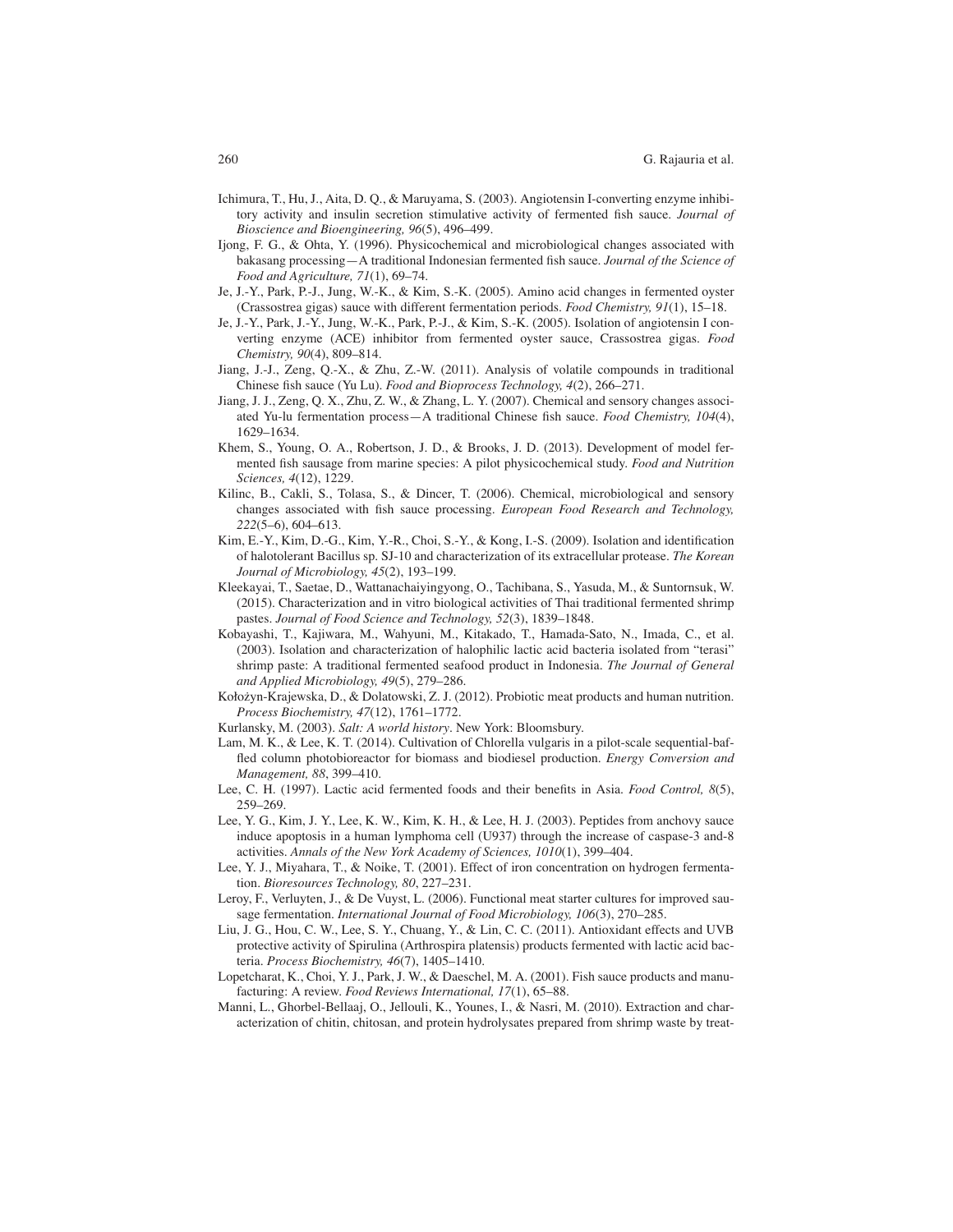ment with crude protease from Bacillus cereus SV1. *Applied Biochemistry and Biotechnology, 162* (2), 345–357.

- Mauriello, G., Casaburi, A., Blaiotta, G., & Villani, F. (2004). Isolation and technological properties of coagulase negative staphylococci from fermented sausages of Southern Italy. *Meat Science, 67(1), 149–158.*
- Melchor, M. B. (2008). Photosynthesis and cellular metabolism. In *Introduction to biology* (pp. 23–30). Philippine: Rex Bookstore.
- Mohamed, H. N., Man, Y. C., Mustafa, S., & Manap, Y. A. (2012). Tentative identification of volatile flavor compounds in commercial budu, a Malaysian fish sauce, using GC-MS. Molecules, *17* (5), 5062–5080.
- Mohan, S. V. (2010). Waste to renewable energy: A sustainable and green approach towards production of biohydrogen by acidogenic fermentation. In O. V. Singh & S. P. Harvey (Eds.), *Sustainable biotechnology* (pp. 129–164). Amsterdam, The Netherlands: Springer.
- Moretti, V. M., Madonia, G., Diaferia, C., Mentasti, T., Paleari, M. A., Panseri, S., et al. (2004). Chemical and microbiological parameters and sensory attributes of a typical Sicilian salami ripened in different conditions. *Meat Science, 66* (4), 845–854.
- Nerquaye-Tetteh, G., Eyeson, K., & Tete-Marmon, J. (1978). Studies on momone, a Ghanaian fermented fish product. *Ghana Journal of Agricultural Sciences*, 11, 21-26.
- Nordvi, B., Egelandsdal, B., Langsrud, Ø., Ofstad, R., & Slinde, E. (2007). Development of a novel, fermented and dried saithe and salmon product. *Innovative Food Science & Emerging Technologies, 8* (2), 163–171.
- Oh, G. W., Ko, S. C., Heo, S. Y., Nguyen, V. T., Kim, G., Jang, C. H., et al. (2015). A novel peptide purified from the fermented microalga *Pavlova lutheri* attenuates oxidative stress and melanogenesis in B16F10 melanoma cells. *Process Biochemistry, 50* (8), 1318–1326.
- Ojha, K. S., Kerry, J. P., Duffy, G., Beresford, T., & Tiwari, B. K. (2015). Technological advances for enhancing quality and safety of fermented meat products. *Trends in Food Science & Technology, 44* (1), 105–116.
- Paludan-Müller, C., Madsen, M., Sophanodora, P., Gram, L., & Møller, P. L. (2002). Fermentation and microflora of plaa-som, a Thai fermented fish product prepared with different salt concentrations. *International Journal of Food Microbiology, 73* (1), 61–70.
- Peralta, E. M., Hatate, H., Kawabe, D., Kuwahara, R., Wakamatsu, S., Yuki, T., et al. (2008). Improving antioxidant activity and nutritional components of Philippine salt-fermented shrimp paste through prolonged fermentation. *Food Chemistry, 111*(1), 72–77.
- Prachyakij, P., Charernjiratrakul, W., & Kantachote, D. (2008). Improvement in the quality of a fermented seaweed beverage using an antiyeast starter of *Lactobacillus plantarum* DW3 and partial sterilization. *World Journal of Microbiology and Biotechnology, 24* (9), 1713–1720.
- Pulz, M. O., & Gross, W. (2004). Valuable products from biotechnology of microalgae. *Applied Microbiology and Biotechnology, 65* , 635–648.
- Rajapakse, N., Mendis, E., Jung, W.-K., Je, J.-Y., & Kim, S.-K. (2005). Purification of a radical scavenging peptide from fermented mussel sauce and its antioxidant properties. *Food Research International, 38* (2), 175–182.
- Retrieved December 8, 2015, from http://www.prnewswire.com/news-releases/fermentedartisanal- foods-culinary-trend-tracking-series-300094558.html
- Retrieved November 14, 2015, from http://www.accessexcellence.org/LC/SS/ferm\_background. php
- Retrieved September 17, 2015, from http://www.fao.org/english/newsroom/news/2002/7833-en. html
- Riebroy, S., Benjakul, S., Visessanguan, W., & Tanaka, M. (2007a). Effect of iced storage of bigeye snapper (Priacanthus tayenus) on the chemical composition, properties and acceptability of Som-fug, a fermented Thai fish mince. *Food Chemistry, 102*(1), 270–280.
- Riebroy, S., Benjakul, S., Visessanguan, W., & Tanaka, M. (2007b). Changes during fermentation and properties of Som-fug produced from different marine fish. *Journal of Food Processing and Preservation, 31* (6), 751–770.